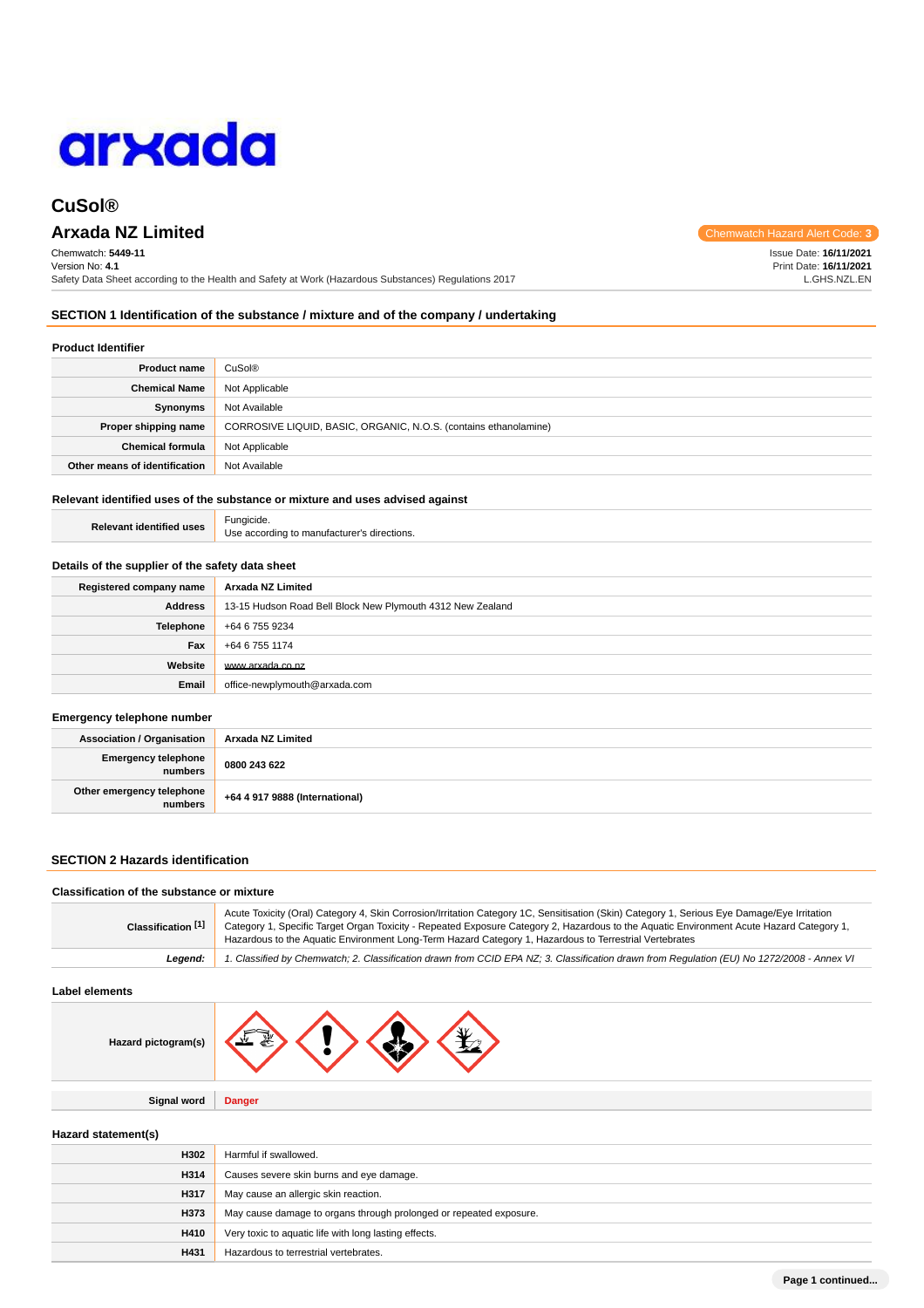# **Precautionary statement(s) Prevention**

| P260 | Do not breathe mist/vapours/spray.                                               |
|------|----------------------------------------------------------------------------------|
| P264 | Wash all exposed external body areas thoroughly after handling.                  |
| P280 | Wear protective gloves, protective clothing, eye protection and face protection. |
| P270 | Do not eat, drink or smoke when using this product.                              |
| P273 | Avoid release to the environment.                                                |
| P272 | Contaminated work clothing should not be allowed out of the workplace.           |

# **Precautionary statement(s) Response**

| P301+P330+P331 | IF SWALLOWED: Rinse mouth. Do NOT induce vomiting.                                                                               |
|----------------|----------------------------------------------------------------------------------------------------------------------------------|
| P303+P361+P353 | IF ON SKIN (or hair): Take off immediately all contaminated clothing. Rinse skin with water [or shower].                         |
| P305+P351+P338 | IF IN EYES: Rinse cautiously with water for several minutes. Remove contact lenses, if present and easy to do. Continue rinsing. |
| P310           | Immediately call a POISON CENTER/doctor/physician/first aider.                                                                   |
| P302+P352      | IF ON SKIN: Wash with plenty of water.                                                                                           |
| P363           | Wash contaminated clothing before reuse.                                                                                         |
| P333+P313      | If skin irritation or rash occurs: Get medical advice/attention.                                                                 |
| P362+P364      | Take off contaminated clothing and wash it before reuse.                                                                         |
| P391           | Collect spillage.                                                                                                                |
| P301+P312      | IF SWALLOWED: Call a POISON CENTER/doctor/physician/first aider if you feel unwell.                                              |
| P304+P340      | IF INHALED: Remove person to fresh air and keep comfortable for breathing.                                                       |

# **Precautionary statement(s) Storage**

**P405** Store locked up.

# **Precautionary statement(s) Disposal**

**P501** Dispose of contents/container to authorised hazardous or special waste collection point in accordance with any local regulation.

# **SECTION 3 Composition / information on ingredients**

#### **Substances**

See section below for composition of Mixtures

#### **Mixtures**

| <b>CAS No</b> | %[weight]                                                                                                                                                                                             | Name                                       |
|---------------|-------------------------------------------------------------------------------------------------------------------------------------------------------------------------------------------------------|--------------------------------------------|
| 23087-46-9    | 20-30                                                                                                                                                                                                 | copper ammonium acetate                    |
| 141-43-5      | $10 - 20$                                                                                                                                                                                             | ethanolamine                               |
| Not Available | balance                                                                                                                                                                                               | Ingredients determined not to be hazardous |
| Not Available |                                                                                                                                                                                                       | includes                                   |
| 7732-18-5     | $30 - 60$                                                                                                                                                                                             | water                                      |
| Legend:       | 1. Classified by Chemwatch; 2. Classification drawn from CCID EPA NZ; 3. Classification drawn from Requlation (EU) No 1272/2008 - Annex VI;<br>4. Classification drawn from C&L * EU IOELVs available |                                            |

# **SECTION 4 First aid measures**

| Description of first aid measures |                                                                                                                                                                                                                                                                                                                                                                                                                                                                                                                                                                                                                                                                                                                                                                                                                                                                                                                                                                                                                                                       |  |
|-----------------------------------|-------------------------------------------------------------------------------------------------------------------------------------------------------------------------------------------------------------------------------------------------------------------------------------------------------------------------------------------------------------------------------------------------------------------------------------------------------------------------------------------------------------------------------------------------------------------------------------------------------------------------------------------------------------------------------------------------------------------------------------------------------------------------------------------------------------------------------------------------------------------------------------------------------------------------------------------------------------------------------------------------------------------------------------------------------|--|
| <b>Eye Contact</b>                | If this product comes in contact with the eyes:<br>Immediately hold eyelids apart and flush the eye continuously with running water.<br>Ensure complete irrigation of the eye by keeping eyelids apart and away from eye and moving the eyelids by occasionally lifting the upper<br>and lower lids.<br>▶ Continue flushing until advised to stop by the Poisons Information Centre or a doctor, or for at least 15 minutes.<br>Transport to hospital or doctor without delay.<br>▶ Removal of contact lenses after an eye injury should only be undertaken by skilled personnel.                                                                                                                                                                                                                                                                                                                                                                                                                                                                     |  |
| <b>Skin Contact</b>               | If skin or hair contact occurs:<br>Immediately flush body and clothes with large amounts of water, using safety shower if available.<br>• Quickly remove all contaminated clothing, including footwear.<br>▶ Wash skin and hair with running water. Continue flushing with water until advised to stop by the Poisons Information Centre.<br>Transport to hospital, or doctor.                                                                                                                                                                                                                                                                                                                                                                                                                                                                                                                                                                                                                                                                        |  |
| Inhalation                        | If fumes or combustion products are inhaled remove from contaminated area.<br>Lay patient down. Keep warm and rested.<br>▶ Prostheses such as false teeth, which may block airway, should be removed, where possible, prior to initiating first aid procedures.<br>Apply artificial respiration if not breathing, preferably with a demand valve resuscitator, bag-valve mask device, or pocket mask as trained.<br>Perform CPR if necessary.<br>Transport to hospital, or doctor, without delay.<br>Inhalation of vapours or aerosols (mists, fumes) may cause lung oedema.<br>Corrosive substances may cause lung damage (e.g. lung oedema, fluid in the lungs).<br>As this reaction may be delayed up to 24 hours after exposure, affected individuals need complete rest (preferably in semi-recumbent<br>posture) and must be kept under medical observation even if no symptoms are (yet) manifested.<br>Effore any such manifestation, the administration of a spray containing a dexamethasone derivative or beclomethasone derivative may be |  |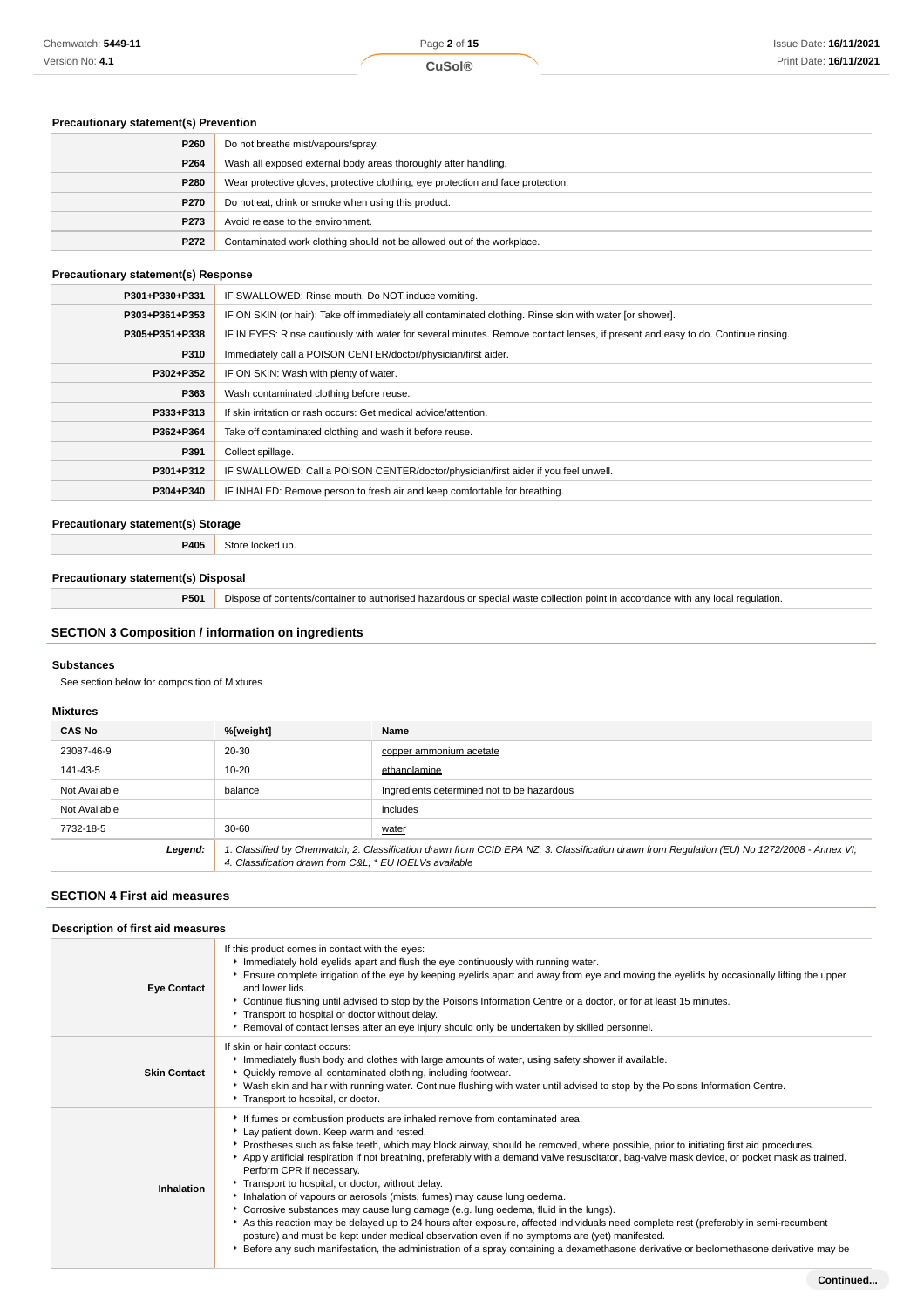**Continued...**

|           | considered.<br>This must definitely be left to a doctor or person authorised by him/her.<br>(ICSC13719)                                                                                                                                                                                                                                                                                                                                                                                                                                                                                                                                                |
|-----------|--------------------------------------------------------------------------------------------------------------------------------------------------------------------------------------------------------------------------------------------------------------------------------------------------------------------------------------------------------------------------------------------------------------------------------------------------------------------------------------------------------------------------------------------------------------------------------------------------------------------------------------------------------|
| Ingestion | For advice, contact a Poisons Information Centre or a doctor at once.<br>Urgent hospital treatment is likely to be needed.<br>If swallowed do <b>NOT</b> induce vomiting.<br>If vomiting occurs, lean patient forward or place on left side (head-down position, if possible) to maintain open airway and prevent aspiration.<br>• Observe the patient carefully.<br>▶ Never give liquid to a person showing signs of being sleepy or with reduced awareness; i.e. becoming unconscious.<br>Give water to rinse out mouth, then provide liquid slowly and as much as casualty can comfortably drink.<br>Transport to hospital or doctor without delay. |

#### **Indication of any immediate medical attention and special treatment needed**

Treat symptomatically.

for copper intoxication:

- ▶ Unless extensive vomiting has occurred empty the stomach by lavage with water, milk, sodium bicarbonate solution or a 0.1% solution of potassium ferrocyanide (the resulting copper ferrocyanide is insoluble).
- Administer egg white and other demulcents.
- Maintain electrolyte and fluid balances.
- Morphine or meperidine (Demerol) may be necessary for control of pain.
- If symptoms persist or intensify (especially circulatory collapse or cerebral disturbances, try BAL intramuscularly or penicillamine in accordance with the supplier's recommendations.
- Treat shock vigorously with blood transfusions and perhaps vasopressor amines.
- If intravascular haemolysis becomes evident protect the kidneys by maintaining a diuresis with mannitol and perhaps by alkalinising the urine with sodium bicarbonate.
- It is unlikely that methylene blue would be effective against the occassional methaemoglobinemia and it might exacerbate the subsequent haemolytic episode.
- **Institute measures for impending renal and hepatic failure.**

[GOSSELIN, SMITH & HODGE: Commercial Toxicology of Commercial Products]

- A role for activated charcoals for emesis is, as yet, unproven.
- In severe poisoning CaNa2EDTA has been proposed.

[ELLENHORN & BARCELOUX: Medical Toxicology]

For acute or short-term repeated exposures to highly alkaline materials:

Respiratory stress is uncommon but present occasionally because of soft tissue edema.

- Unless endotracheal intubation can be accomplished under direct vision, cricothyroidotomy or tracheotomy may be necessary.
- Oxygen is given as indicated.
- **F** The presence of shock suggests perforation and mandates an intravenous line and fluid administration.

**P** Damage due to alkaline corrosives occurs by liquefaction necrosis whereby the saponification of fats and solubilisation of proteins allow deep penetration into the tissue. Alkalis continue to cause damage after exposure.

INGESTION:

#### Milk and water are the preferred diluents

No more than 2 glasses of water should be given to an adult.

Neutralising agents should never be given since exothermic heat reaction may compound injury.

\* Catharsis and emesis are absolutely contra-indicated.

\* Activated charcoal does not absorb alkali.

\* Gastric lavage should not be used.

- Supportive care involves the following:
- Withhold oral feedings initially.
- If endoscopy confirms transmucosal injury start steroids only within the first 48 hours.
- Carefully evaluate the amount of tissue necrosis before assessing the need for surgical intervention.
- Patients should be instructed to seek medical attention whenever they develop difficulty in swallowing (dysphagia).

SKIN AND EYE:

**Injury should be irrigated for 20-30 minutes.** 

Eye injuries require saline. [Ellenhorn & Barceloux: Medical Toxicology]

# **SECTION 5 Firefighting measures**

## **Extinguishing media**

The product contains a substantial proportion of water, therefore there are no restrictions on the type of extinguishing media which may be used. Choice of extinguishing media should take into account surrounding areas.

Though the material is non-combustible, evaporation of water from the mixture, caused by the heat of nearby fire, may produce floating layers of combustible substances. In such an event consider:

 $\cdot$  foam.

- 
- dry chemical powder.
- carbon dioxide.

# **Special hazards arising from the substrate or mixture**

| <b>Fire Incompatibility</b> | None known. |
|-----------------------------|-------------|
|                             |             |

# **Advice for firefighters**

| Advice for firefighters      |                                                                                                                                                                                                                                                                                                                                                                                                                                                                                                                                            |
|------------------------------|--------------------------------------------------------------------------------------------------------------------------------------------------------------------------------------------------------------------------------------------------------------------------------------------------------------------------------------------------------------------------------------------------------------------------------------------------------------------------------------------------------------------------------------------|
| <b>Fire Fighting</b>         | Alert Fire Brigade and tell them location and nature of hazard.<br>▶ Wear full body protective clothing with breathing apparatus.<br>Prevent, by any means available, spillage from entering drains or water course.<br>▶ Use fire fighting procedures suitable for surrounding area.<br>Do not approach containers suspected to be hot.<br>Cool fire exposed containers with water spray from a protected location.<br>If safe to do so, remove containers from path of fire.<br>Equipment should be thoroughly decontaminated after use. |
| <b>Fire/Explosion Hazard</b> | The material is not readily combustible under normal conditions.<br>However, it will break down under fire conditions and the organic component may burn.<br>Not considered to be a significant fire risk.<br>► Heat may cause expansion or decomposition with violent rupture of containers.<br>Decomposes on heating and may produce toxic fumes of carbon monoxide (CO).<br>May emit acrid smoke.                                                                                                                                       |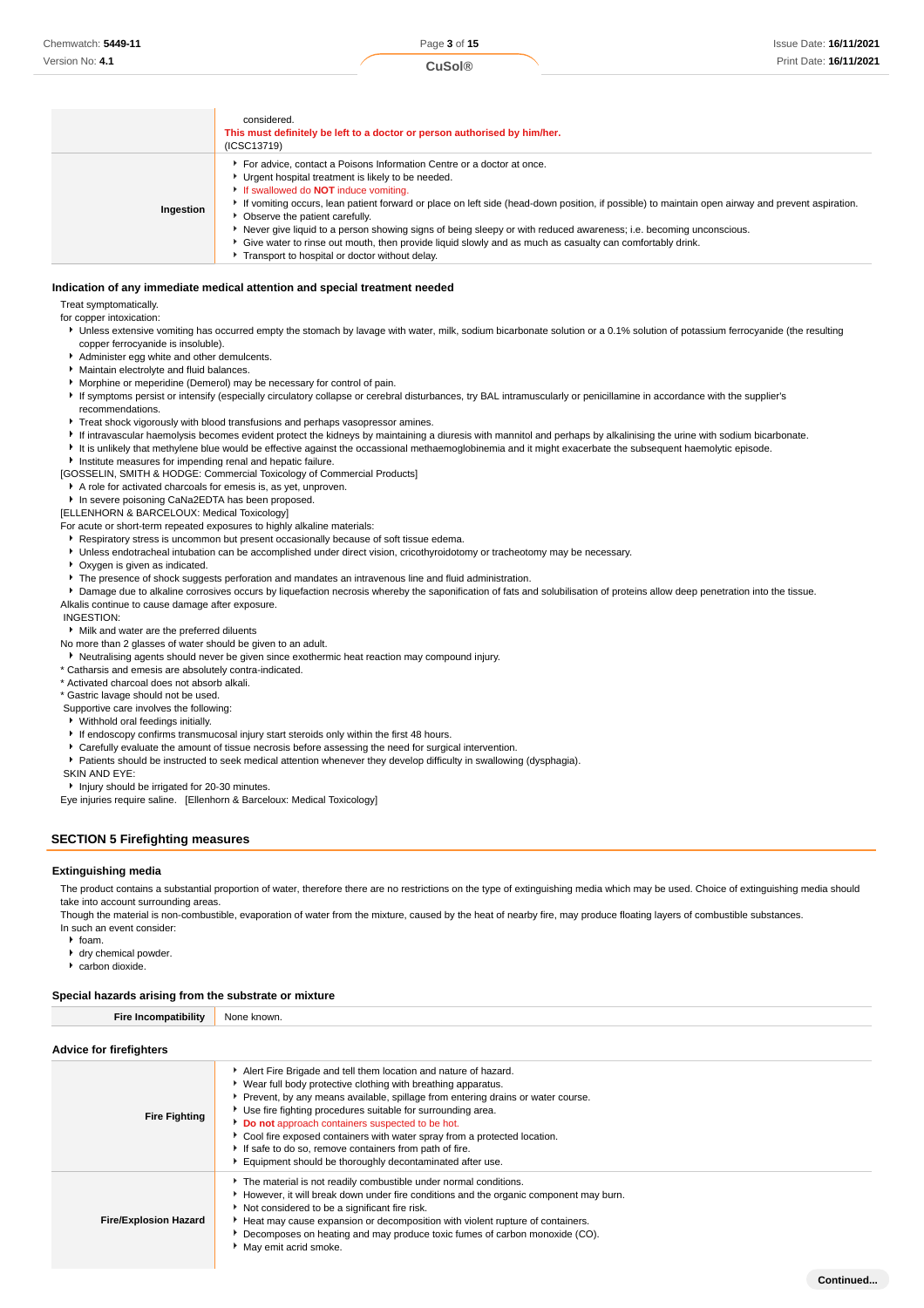# **SECTION 6 Accidental release measures**

# **Personal precautions, protective equipment and emergency procedures**

See section 8

# **Environmental precautions**

See section 12

# **Methods and material for containment and cleaning up**

| <b>Minor Spills</b>                                                                                                                                                                                                                                                                                                                                                                                                                                                                                                                                                                                                                                                                                                                                                                                                                                                                                                                                                                                                                                                                                                                                                                                                                                                                                                                     | Drains for storage or use areas should have retention basins for pH adjustments and dilution of spills before discharge or disposal of<br>material.<br>Check regularly for spills and leaks.<br>Clean up all spills immediately.<br>Avoid breathing vapours and contact with skin and eyes.<br>Control personal contact with the substance, by using protective equipment.<br>Contain and absorb spill with sand, earth, inert material or vermiculite.<br>▶ Wipe up.<br>Place in a suitable, labelled container for waste disposal. |                    |                          |            |                    |  |
|-----------------------------------------------------------------------------------------------------------------------------------------------------------------------------------------------------------------------------------------------------------------------------------------------------------------------------------------------------------------------------------------------------------------------------------------------------------------------------------------------------------------------------------------------------------------------------------------------------------------------------------------------------------------------------------------------------------------------------------------------------------------------------------------------------------------------------------------------------------------------------------------------------------------------------------------------------------------------------------------------------------------------------------------------------------------------------------------------------------------------------------------------------------------------------------------------------------------------------------------------------------------------------------------------------------------------------------------|--------------------------------------------------------------------------------------------------------------------------------------------------------------------------------------------------------------------------------------------------------------------------------------------------------------------------------------------------------------------------------------------------------------------------------------------------------------------------------------------------------------------------------------|--------------------|--------------------------|------------|--------------------|--|
|                                                                                                                                                                                                                                                                                                                                                                                                                                                                                                                                                                                                                                                                                                                                                                                                                                                                                                                                                                                                                                                                                                                                                                                                                                                                                                                                         | Chemical Class: bases<br>For release onto land: recommended sorbents listed in order of priority.                                                                                                                                                                                                                                                                                                                                                                                                                                    |                    |                          |            |                    |  |
|                                                                                                                                                                                                                                                                                                                                                                                                                                                                                                                                                                                                                                                                                                                                                                                                                                                                                                                                                                                                                                                                                                                                                                                                                                                                                                                                         | <b>SORBENT</b><br><b>RANK</b><br><b>TYPE</b>                                                                                                                                                                                                                                                                                                                                                                                                                                                                                         | <b>APPLICATION</b> |                          | COLLECTION | <b>LIMITATIONS</b> |  |
|                                                                                                                                                                                                                                                                                                                                                                                                                                                                                                                                                                                                                                                                                                                                                                                                                                                                                                                                                                                                                                                                                                                                                                                                                                                                                                                                         | <b>LAND SPILL - SMALL</b>                                                                                                                                                                                                                                                                                                                                                                                                                                                                                                            |                    |                          |            |                    |  |
|                                                                                                                                                                                                                                                                                                                                                                                                                                                                                                                                                                                                                                                                                                                                                                                                                                                                                                                                                                                                                                                                                                                                                                                                                                                                                                                                         | cross-linked polymer - particulate                                                                                                                                                                                                                                                                                                                                                                                                                                                                                                   | $\mathbf{1}$       | shovel                   | shovel     | R,W,SS             |  |
|                                                                                                                                                                                                                                                                                                                                                                                                                                                                                                                                                                                                                                                                                                                                                                                                                                                                                                                                                                                                                                                                                                                                                                                                                                                                                                                                         | cross-linked polymer - pillow                                                                                                                                                                                                                                                                                                                                                                                                                                                                                                        |                    | $\mathbf{1}$<br>throw    | pitchfork  | R, DGC, RT         |  |
|                                                                                                                                                                                                                                                                                                                                                                                                                                                                                                                                                                                                                                                                                                                                                                                                                                                                                                                                                                                                                                                                                                                                                                                                                                                                                                                                         | sorbent clay - particulate                                                                                                                                                                                                                                                                                                                                                                                                                                                                                                           |                    | 2<br>shovel              | shovel     | R, I, P            |  |
|                                                                                                                                                                                                                                                                                                                                                                                                                                                                                                                                                                                                                                                                                                                                                                                                                                                                                                                                                                                                                                                                                                                                                                                                                                                                                                                                         | foamed glass - pillow                                                                                                                                                                                                                                                                                                                                                                                                                                                                                                                |                    | $\overline{2}$<br>throw  | pitchfork  | R, P, DGC, RT      |  |
|                                                                                                                                                                                                                                                                                                                                                                                                                                                                                                                                                                                                                                                                                                                                                                                                                                                                                                                                                                                                                                                                                                                                                                                                                                                                                                                                         | expanded minerals - particulate                                                                                                                                                                                                                                                                                                                                                                                                                                                                                                      |                    | 3<br>shovel              | shovel     | R, I, W, P, DGC    |  |
|                                                                                                                                                                                                                                                                                                                                                                                                                                                                                                                                                                                                                                                                                                                                                                                                                                                                                                                                                                                                                                                                                                                                                                                                                                                                                                                                         | foamed glass - particulate                                                                                                                                                                                                                                                                                                                                                                                                                                                                                                           |                    | $\overline{4}$<br>shovel | shovel     | R, W, P, DGC,      |  |
|                                                                                                                                                                                                                                                                                                                                                                                                                                                                                                                                                                                                                                                                                                                                                                                                                                                                                                                                                                                                                                                                                                                                                                                                                                                                                                                                         | LAND SPILL - MEDIUM                                                                                                                                                                                                                                                                                                                                                                                                                                                                                                                  |                    |                          |            |                    |  |
|                                                                                                                                                                                                                                                                                                                                                                                                                                                                                                                                                                                                                                                                                                                                                                                                                                                                                                                                                                                                                                                                                                                                                                                                                                                                                                                                         | cross-linked polymer -particulate                                                                                                                                                                                                                                                                                                                                                                                                                                                                                                    | $\mathbf{1}$       | blower                   | skiploader | R,W, SS            |  |
|                                                                                                                                                                                                                                                                                                                                                                                                                                                                                                                                                                                                                                                                                                                                                                                                                                                                                                                                                                                                                                                                                                                                                                                                                                                                                                                                         | sorbent clay - particulate                                                                                                                                                                                                                                                                                                                                                                                                                                                                                                           | $\overline{2}$     | blower                   | skiploader | R, I, P            |  |
|                                                                                                                                                                                                                                                                                                                                                                                                                                                                                                                                                                                                                                                                                                                                                                                                                                                                                                                                                                                                                                                                                                                                                                                                                                                                                                                                         | expanded mineral - particulate                                                                                                                                                                                                                                                                                                                                                                                                                                                                                                       |                    | 3<br>blower              | skiploader | R, I,W, P, DGC     |  |
|                                                                                                                                                                                                                                                                                                                                                                                                                                                                                                                                                                                                                                                                                                                                                                                                                                                                                                                                                                                                                                                                                                                                                                                                                                                                                                                                         | cross-linked polymer - pillow                                                                                                                                                                                                                                                                                                                                                                                                                                                                                                        | 3                  | throw                    | skiploader | R, DGC, RT         |  |
| <b>Major Spills</b>                                                                                                                                                                                                                                                                                                                                                                                                                                                                                                                                                                                                                                                                                                                                                                                                                                                                                                                                                                                                                                                                                                                                                                                                                                                                                                                     | foamed glass - particulate<br>4<br>blower<br>skiploader<br>R, W, P, DGC                                                                                                                                                                                                                                                                                                                                                                                                                                                              |                    |                          |            |                    |  |
|                                                                                                                                                                                                                                                                                                                                                                                                                                                                                                                                                                                                                                                                                                                                                                                                                                                                                                                                                                                                                                                                                                                                                                                                                                                                                                                                         | 4<br>foamed glass - pillow<br>throw<br>skiploader<br>R, P, DGC., RT                                                                                                                                                                                                                                                                                                                                                                                                                                                                  |                    |                          |            |                    |  |
| Legend<br>DGC: Not effective where ground cover is dense<br>R: Not reusable<br>I: Not incinerable<br>P: Effectiveness reduced when rainy<br>RT:Not effective where terrain is rugged<br>SS: Not for use within environmentally sensitive sites<br>W: Effectiveness reduced when windy<br>Reference: Sorbents for Liquid Hazardous Substance Cleanup and Control;<br>R.W Melvold et al: Pollution Technology Review No. 150: Noyes Data Corporation 1988<br>Clear area of personnel and move upwind.<br>Alert Fire Brigade and tell them location and nature of hazard.<br>• Wear full body protective clothing with breathing apparatus.<br>▶ Prevent, by any means available, spillage from entering drains or water course.<br>Consider evacuation (or protect in place).<br>Stop leak if safe to do so.<br>Contain spill with sand, earth or vermiculite.<br>Collect recoverable product into labelled containers for recycling.<br>Neutralise/decontaminate residue (see Section 13 for specific agent).<br>Collect solid residues and seal in labelled drums for disposal.<br>• Wash area and prevent runoff into drains.<br>After clean up operations, decontaminate and launder all protective clothing and equipment before storing and re-using.<br>If contamination of drains or waterways occurs, advise emergency services. |                                                                                                                                                                                                                                                                                                                                                                                                                                                                                                                                      |                    |                          |            |                    |  |

Personal Protective Equipment advice is contained in Section 8 of the SDS.

# **SECTION 7 Handling and storage**

| <b>DO NOT</b> allow clothing wet with material to stay in contact with skin | Precautions for safe handling |  |
|-----------------------------------------------------------------------------|-------------------------------|--|
|                                                                             | Safe handling                 |  |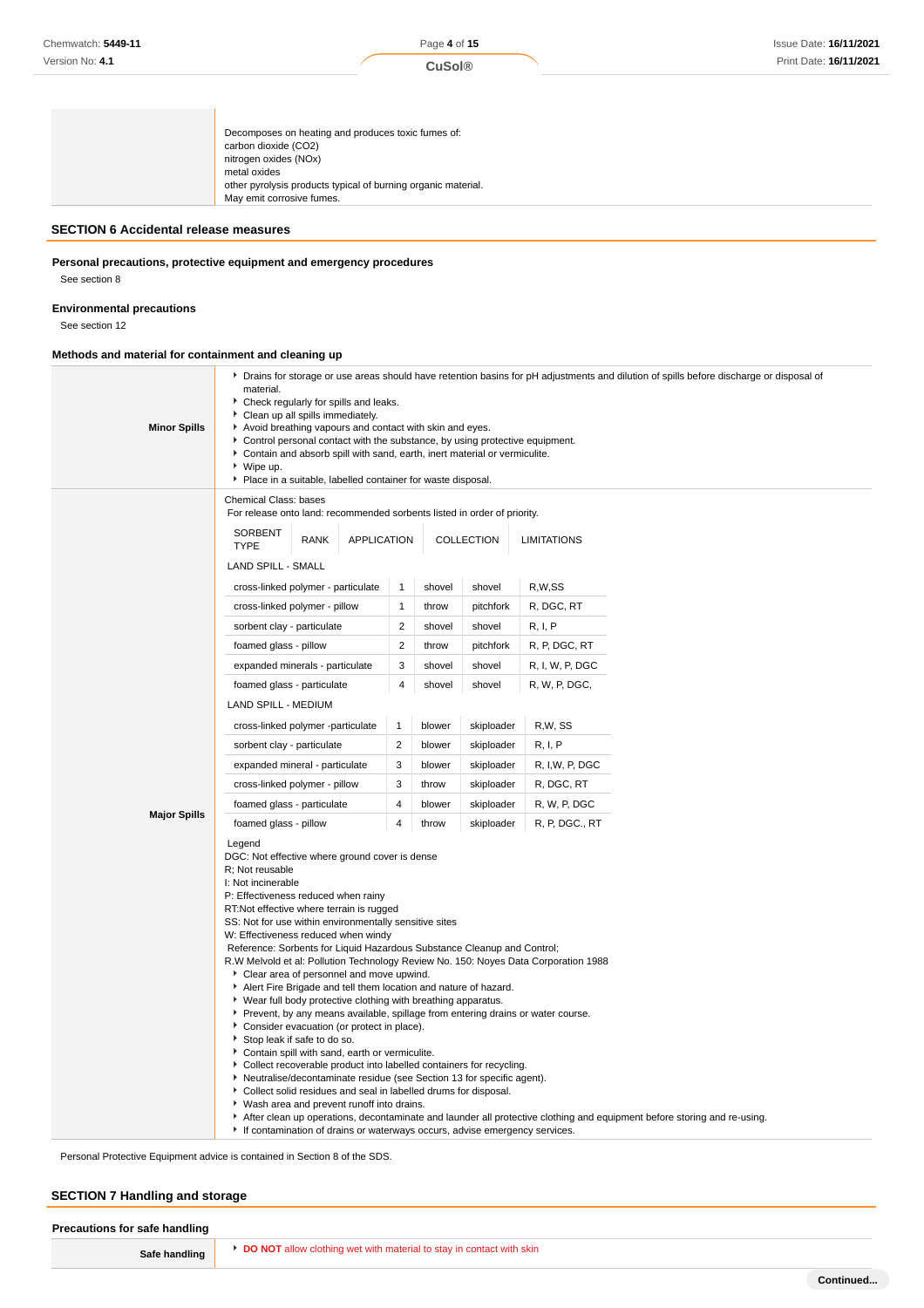|                   | Avoid all personal contact, including inhalation.                                                                               |
|-------------------|---------------------------------------------------------------------------------------------------------------------------------|
|                   | ▶ Wear protective clothing when risk of exposure occurs.                                                                        |
|                   | ▶ Use in a well-ventilated area.                                                                                                |
|                   | Avoid contact with moisture.                                                                                                    |
|                   | Avoid contact with incompatible materials.                                                                                      |
|                   | V When handling, <b>DO NOT</b> eat, drink or smoke.                                                                             |
|                   | Keep containers securely sealed when not in use.                                                                                |
|                   | Avoid physical damage to containers.                                                                                            |
|                   | Always wash hands with soap and water after handling.                                                                           |
|                   | ▶ Work clothes should be laundered separately. Launder contaminated clothing before re-use.                                     |
|                   | ▶ Use good occupational work practice.                                                                                          |
|                   | • Observe manufacturer's storage and handling recommendations contained within this SDS.                                        |
|                   | Atmosphere should be regularly checked against established exposure standards to ensure safe working conditions are maintained. |
|                   | Store in original containers.                                                                                                   |
| Other information | Keep containers securely sealed.                                                                                                |
|                   | Store in a cool, dry, well-ventilated area.                                                                                     |
|                   | Store away from incompatible materials and foodstuff containers.                                                                |
|                   | ▶ Protect containers against physical damage and check regularly for leaks.                                                     |
|                   | • Observe manufacturer's storage and handling recommendations contained within this SDS.                                        |
|                   | DO NOT store near acids, or oxidising agents                                                                                    |
|                   | No smoking, naked lights, heat or ignition sources.                                                                             |
|                   |                                                                                                                                 |

#### **Conditions for safe storage, including any incompatibilities**

| Suitable container      | • Plastic pail.<br>▶ Polyliner drum.<br>Packing as recommended by manufacturer.<br>• Check all containers are clearly labelled and free from leaks.<br>For low viscosity materials<br>Drums and jerricans must be of the non-removable head type.<br>▶ Where a can is to be used as an inner package, the can must have a screwed enclosure.<br>For materials with a viscosity of at least 2680 cSt. (23 deg. C) and solids (between 15 C deg. and 40 deg C.):<br>Removable head packaging;<br>▶ Cans with friction closures and<br>low pressure tubes and cartridges<br>may be used.<br>Where combination packages are used, and the inner packages are of glass, porcelain or stoneware, there must be sufficient inert cushioning |
|-------------------------|--------------------------------------------------------------------------------------------------------------------------------------------------------------------------------------------------------------------------------------------------------------------------------------------------------------------------------------------------------------------------------------------------------------------------------------------------------------------------------------------------------------------------------------------------------------------------------------------------------------------------------------------------------------------------------------------------------------------------------------|
|                         | material in contact with inner and outer packages unless the outer packaging is a close fitting moulded plastic box and the substances are not<br>incompatible with the plastic.                                                                                                                                                                                                                                                                                                                                                                                                                                                                                                                                                     |
| Storage incompatibility | Avoid strong acids, acid chlorides, acid anhydrides and chloroformates.<br>Avoid contact with copper, aluminium and their alloys.                                                                                                                                                                                                                                                                                                                                                                                                                                                                                                                                                                                                    |



**X** — Must not be stored together<br>**0** — May be stored together with

**0** — May be stored together with specific preventions

**+** — May be stored together

Note: Depending on other risk factors, compatibility assessment based on the table above may not be relevant to storage situations, particularly where large volumes of dangerous goods are stored and handled. Reference should be made to the Safety Data Sheets for each substance or article and risks assessed accordingly.

## **SECTION 8 Exposure controls / personal protection**

#### **Control parameters**

# **Occupational Exposure Limits (OEL)**

| <b>INGREDIENT DATA</b> |  |
|------------------------|--|
|------------------------|--|

| Source                                            | Ingredient   | <b>Material name</b>          | <b>TWA</b>        | <b>STEL</b>                         | Peak          | <b>Notes</b>  |
|---------------------------------------------------|--------------|-------------------------------|-------------------|-------------------------------------|---------------|---------------|
| New Zealand Workplace<br>Exposure Standards (WES) | ethanolamine | Ethanolamine (2-Aminoethanol) | 3 ppm / 7.5 mg/m3 | $15 \text{ ma/m}$ $3/6 \text{ ppm}$ | Not Available | Not Available |

**Emergency Limits**

| Ingredient              | TEEL-1               | TEEL-2 |                     | TEEL-3    |
|-------------------------|----------------------|--------|---------------------|-----------|
| ethanolamine            | $170$ ppm<br>6 ppm   |        |                     | 1,000 ppm |
|                         |                      |        |                     |           |
| Ingredient              | <b>Original IDLH</b> |        | <b>Revised IDLH</b> |           |
| copper ammonium acetate | Not Available        |        | Not Available       |           |
| ethanolamine            | 30 ppm               |        | Not Available       |           |
| water                   | Not Available        |        | Not Available       |           |

#### **Occupational Exposure Banding** I

| Ingredient | Occupational Exposure Band Rating | <b>Occupational Exposure Band Limit</b> |
|------------|-----------------------------------|-----------------------------------------|
|            |                                   |                                         |

**Notes:** Occupational exposure banding is a process of assigning chemicals into specific categories or bands based on a chemical's potency and the adverse health outcomes associated with exposure. The output of this process is an occupational exposure band (OEB), which corresponds to a range of exposure concentrations that are expected to protect worker health.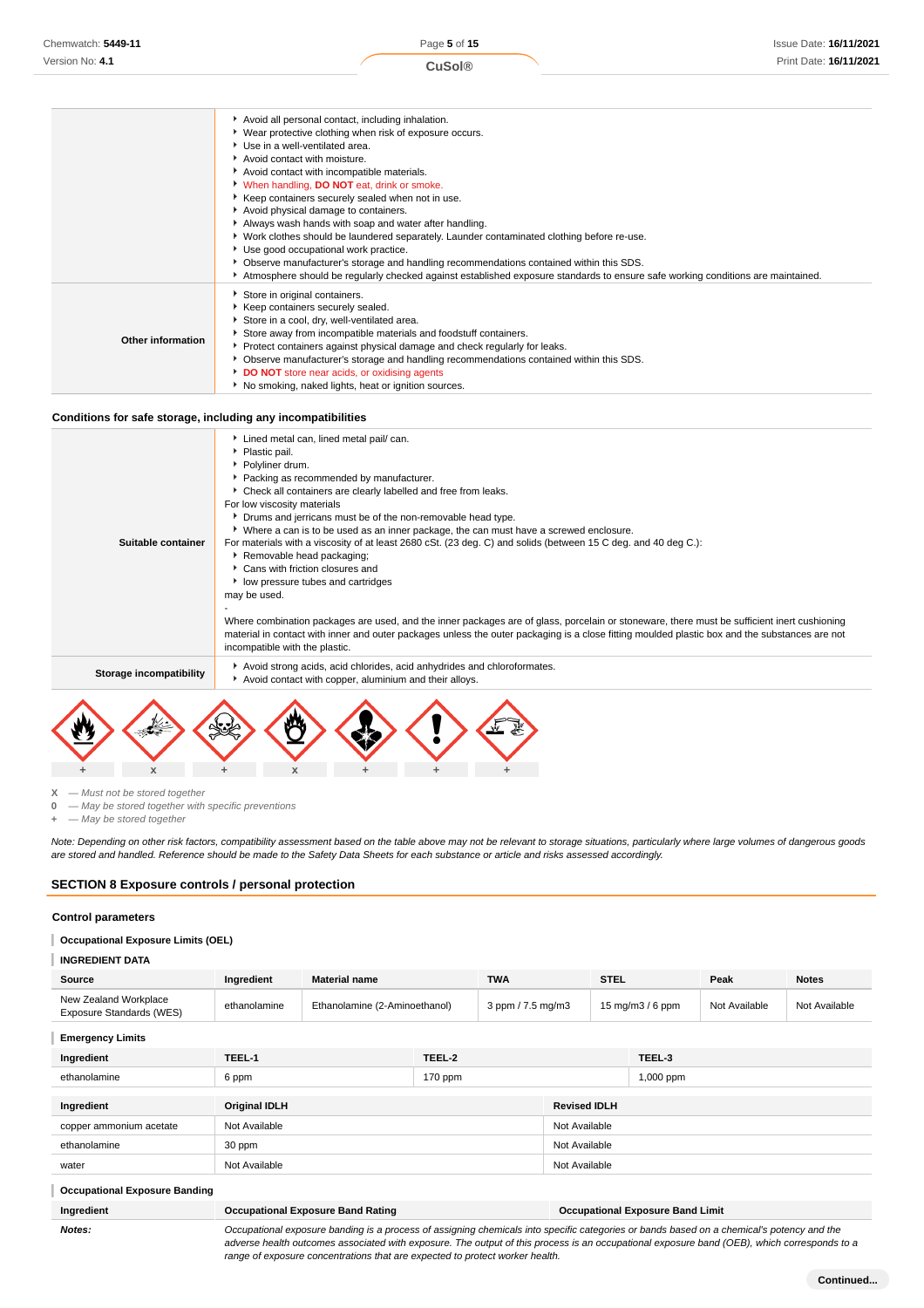| Ingredient                 | <b>Occupational Exposure Band Rating</b>                                                                                                                                                                                                                                                                                                                                                                                                                                                                                                                                                                                                                                                                                                                                                                                                                                                                                                                                                                                                                                                                                                                                                                                                                                                                                                                                                                                                                                                                                                                                                                                                                                                                                                                                                                                                                                                                                                                                                                                                                      | <b>Occupational Exposure Band Limit</b> |  |  |  |  |
|----------------------------|---------------------------------------------------------------------------------------------------------------------------------------------------------------------------------------------------------------------------------------------------------------------------------------------------------------------------------------------------------------------------------------------------------------------------------------------------------------------------------------------------------------------------------------------------------------------------------------------------------------------------------------------------------------------------------------------------------------------------------------------------------------------------------------------------------------------------------------------------------------------------------------------------------------------------------------------------------------------------------------------------------------------------------------------------------------------------------------------------------------------------------------------------------------------------------------------------------------------------------------------------------------------------------------------------------------------------------------------------------------------------------------------------------------------------------------------------------------------------------------------------------------------------------------------------------------------------------------------------------------------------------------------------------------------------------------------------------------------------------------------------------------------------------------------------------------------------------------------------------------------------------------------------------------------------------------------------------------------------------------------------------------------------------------------------------------|-----------------------------------------|--|--|--|--|
| copper ammonium acetate    | E                                                                                                                                                                                                                                                                                                                                                                                                                                                                                                                                                                                                                                                                                                                                                                                                                                                                                                                                                                                                                                                                                                                                                                                                                                                                                                                                                                                                                                                                                                                                                                                                                                                                                                                                                                                                                                                                                                                                                                                                                                                             | $\leq$ 0.01 mg/m <sup>3</sup>           |  |  |  |  |
| Notes:                     | Occupational exposure banding is a process of assigning chemicals into specific categories or bands based on a chemical's potency and the<br>adverse health outcomes associated with exposure. The output of this process is an occupational exposure band (OEB), which corresponds to a<br>range of exposure concentrations that are expected to protect worker health.                                                                                                                                                                                                                                                                                                                                                                                                                                                                                                                                                                                                                                                                                                                                                                                                                                                                                                                                                                                                                                                                                                                                                                                                                                                                                                                                                                                                                                                                                                                                                                                                                                                                                      |                                         |  |  |  |  |
| <b>MATERIAL DATA</b>       |                                                                                                                                                                                                                                                                                                                                                                                                                                                                                                                                                                                                                                                                                                                                                                                                                                                                                                                                                                                                                                                                                                                                                                                                                                                                                                                                                                                                                                                                                                                                                                                                                                                                                                                                                                                                                                                                                                                                                                                                                                                               |                                         |  |  |  |  |
| <b>Exposure controls</b>   |                                                                                                                                                                                                                                                                                                                                                                                                                                                                                                                                                                                                                                                                                                                                                                                                                                                                                                                                                                                                                                                                                                                                                                                                                                                                                                                                                                                                                                                                                                                                                                                                                                                                                                                                                                                                                                                                                                                                                                                                                                                               |                                         |  |  |  |  |
| Appropriate engineering    | Engineering controls are used to remove a hazard or place a barrier between the worker and the hazard. Well-designed engineering controls can<br>be highly effective in protecting workers and will typically be independent of worker interactions to provide this high level of protection.<br>The basic types of engineering controls are:<br>Process controls which involve changing the way a job activity or process is done to reduce the risk.<br>Enclosure and/or isolation of emission source which keeps a selected hazard "physically" away from the worker and ventilation that strategically<br>"adds" and "removes" air in the work environment. Ventilation can remove or dilute an air contaminant if designed properly. The design of a<br>ventilation system must match the particular process and chemical or contaminant in use.<br>Employers may need to use multiple types of controls to prevent employee overexposure.<br>Local exhaust ventilation usually required. If risk of overexposure exists, wear approved respirator. Correct fit is essential to obtain adequate<br>protection. Supplied-air type respirator may be required in special circumstances. Correct fit is essential to ensure adequate protection.<br>An approved self contained breathing apparatus (SCBA) may be required in some situations.<br>Provide adequate ventilation in warehouse or closed storage area. Air contaminants generated in the workplace possess varying "escape"<br>velocities which, in turn, determine the "capture velocities" of fresh circulating air required to effectively remove the contaminant.<br>Air Speed:<br>Type of Contaminant:<br>$0.25 - 0.5$ m/s<br>solvent, vapours, degreasing etc., evaporating from tank (in still air).<br>$(50-100)$ f/min.)<br>aerosols, fumes from pouring operations, intermittent container filling, low speed conveyer transfers, welding, spray<br>0.5-1 m/s (100-200<br>drift, plating acid fumes, pickling (released at low velocity into zone of active generation)<br>$f/min.$ ) |                                         |  |  |  |  |
| controls                   | direct spray, spray painting in shallow booths, drum filling, conveyer loading, crusher dusts, gas discharge (active<br>generation into zone of rapid air motion)                                                                                                                                                                                                                                                                                                                                                                                                                                                                                                                                                                                                                                                                                                                                                                                                                                                                                                                                                                                                                                                                                                                                                                                                                                                                                                                                                                                                                                                                                                                                                                                                                                                                                                                                                                                                                                                                                             | 1-2.5 m/s (200-500<br>$f/min.$ )        |  |  |  |  |
|                            | grinding, abrasive blasting, tumbling, high speed wheel generated dusts (released at high initial velocity into zone of                                                                                                                                                                                                                                                                                                                                                                                                                                                                                                                                                                                                                                                                                                                                                                                                                                                                                                                                                                                                                                                                                                                                                                                                                                                                                                                                                                                                                                                                                                                                                                                                                                                                                                                                                                                                                                                                                                                                       | $2.5 - 10$ m/s<br>(500-2000 f/min.)     |  |  |  |  |
|                            | Within each range the appropriate value depends on:                                                                                                                                                                                                                                                                                                                                                                                                                                                                                                                                                                                                                                                                                                                                                                                                                                                                                                                                                                                                                                                                                                                                                                                                                                                                                                                                                                                                                                                                                                                                                                                                                                                                                                                                                                                                                                                                                                                                                                                                           |                                         |  |  |  |  |
|                            | Lower end of the range                                                                                                                                                                                                                                                                                                                                                                                                                                                                                                                                                                                                                                                                                                                                                                                                                                                                                                                                                                                                                                                                                                                                                                                                                                                                                                                                                                                                                                                                                                                                                                                                                                                                                                                                                                                                                                                                                                                                                                                                                                        | Upper end of the range                  |  |  |  |  |
|                            | 1: Room air currents minimal or favourable to capture                                                                                                                                                                                                                                                                                                                                                                                                                                                                                                                                                                                                                                                                                                                                                                                                                                                                                                                                                                                                                                                                                                                                                                                                                                                                                                                                                                                                                                                                                                                                                                                                                                                                                                                                                                                                                                                                                                                                                                                                         | 1: Disturbing room air currents         |  |  |  |  |
|                            | 2: Contaminants of low toxicity or of nuisance value only.                                                                                                                                                                                                                                                                                                                                                                                                                                                                                                                                                                                                                                                                                                                                                                                                                                                                                                                                                                                                                                                                                                                                                                                                                                                                                                                                                                                                                                                                                                                                                                                                                                                                                                                                                                                                                                                                                                                                                                                                    | 2: Contaminants of high toxicity        |  |  |  |  |
|                            | 3: Intermittent, low production.                                                                                                                                                                                                                                                                                                                                                                                                                                                                                                                                                                                                                                                                                                                                                                                                                                                                                                                                                                                                                                                                                                                                                                                                                                                                                                                                                                                                                                                                                                                                                                                                                                                                                                                                                                                                                                                                                                                                                                                                                              | 3: High production, heavy use           |  |  |  |  |
|                            | Simple theory shows that air velocity falls rapidly with distance away from the opening of a simple extraction pipe. Velocity generally decreases<br>with the square of distance from the extraction point (in simple cases). Therefore the air speed at the extraction point should be adjusted,<br>accordingly, after reference to distance from the contaminating source. The air velocity at the extraction fan, for example, should be a minimum of<br>1-2 m/s (200-400 f/min) for extraction of solvents generated in a tank 2 meters distant from the extraction point. Other mechanical considerations,<br>producing performance deficits within the extraction apparatus, make it essential that theoretical air velocities are multiplied by factors of 10 or<br>more when extraction systems are installed or used.                                                                                                                                                                                                                                                                                                                                                                                                                                                                                                                                                                                                                                                                                                                                                                                                                                                                                                                                                                                                                                                                                                                                                                                                                                |                                         |  |  |  |  |
| <b>Personal protection</b> |                                                                                                                                                                                                                                                                                                                                                                                                                                                                                                                                                                                                                                                                                                                                                                                                                                                                                                                                                                                                                                                                                                                                                                                                                                                                                                                                                                                                                                                                                                                                                                                                                                                                                                                                                                                                                                                                                                                                                                                                                                                               |                                         |  |  |  |  |
| Eye and face protection    | Safety glasses with unperforated side shields may be used where continuous eye protection is desirable, as in laboratories; spectacles are<br>not sufficient where complete eye protection is needed such as when handling bulk-quantities, where there is a danger of splashing, or if the<br>material may be under pressure.<br>▶ Chemical goggles whenever there is a danger of the material coming in contact with the eyes; goggles must be properly fitted.<br>Full face shield (20 cm, 8 in minimum) may be required for supplementary but never for primary protection of eyes; these afford face<br>protection.<br>Alternatively a gas mask may replace splash goggles and face shields.<br>Contact lenses may pose a special hazard; soft contact lenses may absorb and concentrate irritants. A written policy document, describing<br>the wearing of lenses or restrictions on use, should be created for each workplace or task. This should include a review of lens absorption<br>and adsorption for the class of chemicals in use and an account of injury experience. Medical and first-aid personnel should be trained in<br>their removal and suitable equipment should be readily available. In the event of chemical exposure, begin eye irrigation immediately and<br>remove contact lens as soon as practicable. Lens should be removed at the first signs of eye redness or irritation - lens should be removed in<br>a clean environment only after workers have washed hands thoroughly. [CDC NIOSH Current Intelligence Bulletin 59], [AS/NZS 1336 or<br>national equivalent]                                                                                                                                                                                                                                                                                                                                                                                                                                                      |                                         |  |  |  |  |
| <b>Skin protection</b>     | See Hand protection below                                                                                                                                                                                                                                                                                                                                                                                                                                                                                                                                                                                                                                                                                                                                                                                                                                                                                                                                                                                                                                                                                                                                                                                                                                                                                                                                                                                                                                                                                                                                                                                                                                                                                                                                                                                                                                                                                                                                                                                                                                     |                                         |  |  |  |  |
| Hands/feet protection      | ▶ When handling corrosive liquids, wear trousers or overalls outside of boots, to avoid spills entering boots.<br>Elbow length PVC gloves<br>NOTE:<br>The material may produce skin sensitisation in predisposed individuals. Care must be taken, when removing gloves and other protective<br>equipment, to avoid all possible skin contact.<br>► Contaminated leather items, such as shoes, belts and watch-bands should be removed and destroyed.<br>The selection of suitable gloves does not only depend on the material, but also on further marks of quality which vary from manufacturer to<br>manufacturer. Where the chemical is a preparation of several substances, the resistance of the glove material can not be calculated in advance<br>and has therefore to be checked prior to the application.<br>The exact break through time for substances has to be obtained from the manufacturer of the protective gloves and has to be observed when<br>making a final choice.<br>Personal hygiene is a key element of effective hand care. Gloves must only be worn on clean hands. After using gloves, hands should be<br>washed and dried thoroughly. Application of a non-perfumed moisturiser is recommended.<br>Suitability and durability of glove type is dependent on usage. Important factors in the selection of gloves include:                                                                                                                                                                                                                                                                                                                                                                                                                                                                                                                                                                                                                                                                                                        |                                         |  |  |  |  |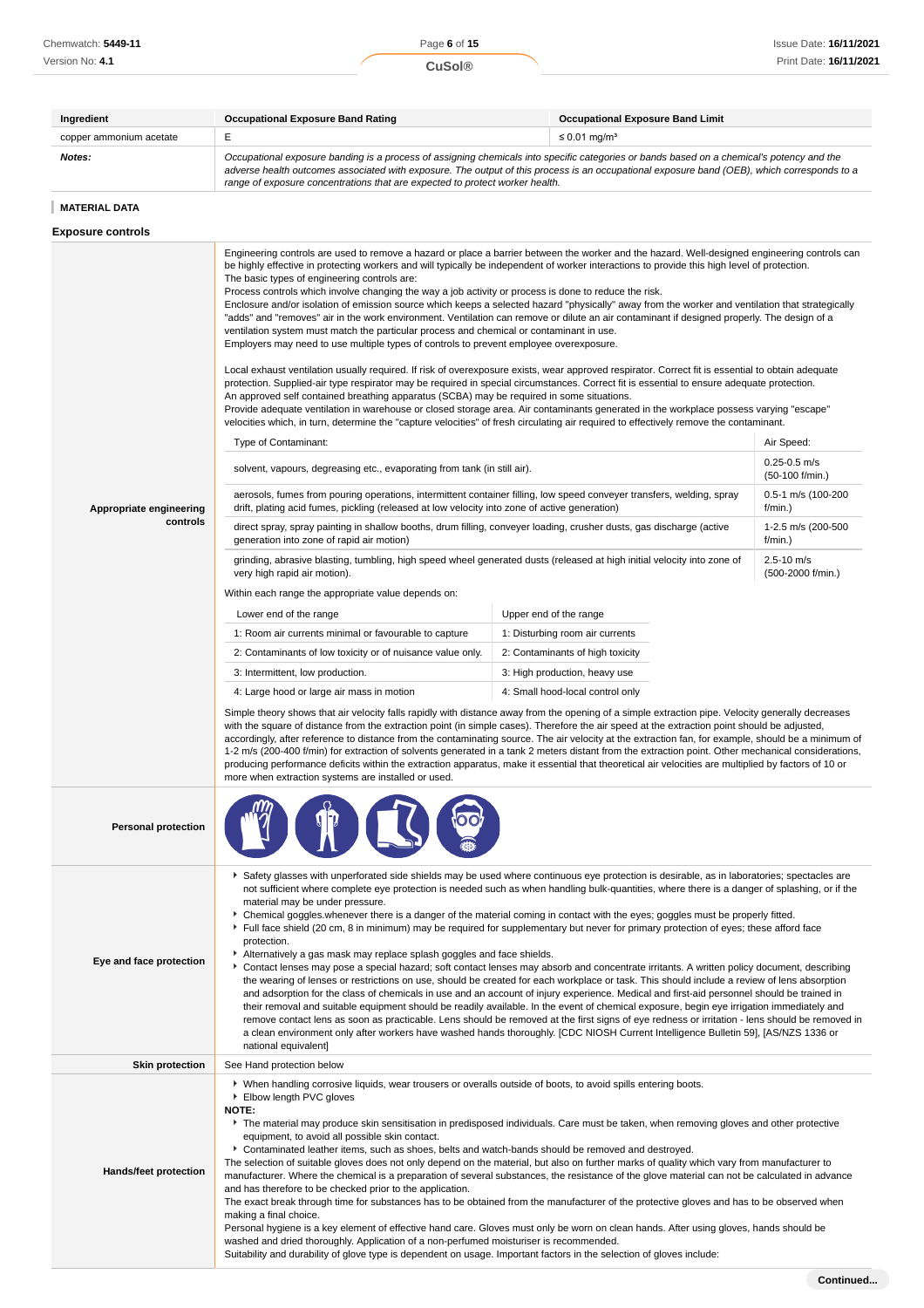|                        | frequency and duration of contact,<br>$\cdot$<br>chemical resistance of glove material,<br>$\cdot$<br>glove thickness and<br>$\cdot$<br>dexterity<br>$\cdot$<br>Select gloves tested to a relevant standard (e.g. Europe EN 374, US F739, AS/NZS 2161.1 or national equivalent).<br>When prolonged or frequently repeated contact may occur, a glove with a protection class of 5 or higher (breakthrough time greater than<br>240 minutes according to EN 374, AS/NZS 2161.10.1 or national equivalent) is recommended.<br>When only brief contact is expected, a glove with a protection class of 3 or higher (breakthrough time greater than 60 minutes according to<br>$\cdot$<br>EN 374, AS/NZS 2161.10.1 or national equivalent) is recommended.<br>Some glove polymer types are less affected by movement and this should be taken into account when considering gloves for long-term<br>use.<br>Contaminated gloves should be replaced.<br>$\cdot$<br>As defined in ASTM F-739-96 in any application, gloves are rated as:<br>Excellent when breakthrough time > 480 min<br>$\cdot$<br>Good when breakthrough time > 20 min<br>$\bullet$<br>Fair when breakthrough time < 20 min<br>$\bullet$<br>Poor when glove material degrades<br>$\bullet$<br>For general applications, gloves with a thickness typically greater than 0.35 mm, are recommended.<br>It should be emphasised that glove thickness is not necessarily a good predictor of glove resistance to a specific chemical, as the permeation<br>efficiency of the glove will be dependent on the exact composition of the glove material. Therefore, glove selection should also be based on<br>consideration of the task requirements and knowledge of breakthrough times.<br>Glove thickness may also vary depending on the glove manufacturer, the glove type and the glove model. Therefore, the manufacturers'<br>technical data should always be taken into account to ensure selection of the most appropriate glove for the task.<br>Note: Depending on the activity being conducted, gloves of varying thickness may be required for specific tasks. For example:<br>Thinner gloves (down to 0.1 mm or less) may be required where a high degree of manual dexterity is needed. However, these gloves are<br>only likely to give short duration protection and would normally be just for single use applications, then disposed of.<br>Thicker gloves (up to 3 mm or more) may be required where there is a mechanical (as well as a chemical) risk i.e. where there is abrasion<br>or puncture potential<br>Gloves must only be worn on clean hands. After using gloves, hands should be washed and dried thoroughly. Application of a non-perfumed<br>moisturiser is recommended. |
|------------------------|------------------------------------------------------------------------------------------------------------------------------------------------------------------------------------------------------------------------------------------------------------------------------------------------------------------------------------------------------------------------------------------------------------------------------------------------------------------------------------------------------------------------------------------------------------------------------------------------------------------------------------------------------------------------------------------------------------------------------------------------------------------------------------------------------------------------------------------------------------------------------------------------------------------------------------------------------------------------------------------------------------------------------------------------------------------------------------------------------------------------------------------------------------------------------------------------------------------------------------------------------------------------------------------------------------------------------------------------------------------------------------------------------------------------------------------------------------------------------------------------------------------------------------------------------------------------------------------------------------------------------------------------------------------------------------------------------------------------------------------------------------------------------------------------------------------------------------------------------------------------------------------------------------------------------------------------------------------------------------------------------------------------------------------------------------------------------------------------------------------------------------------------------------------------------------------------------------------------------------------------------------------------------------------------------------------------------------------------------------------------------------------------------------------------------------------------------------------------------------------------------------------------------------------------------------------------------------------------------------------------------------------------------------------------------------------------------------------------------------------------------------------|
| <b>Body protection</b> | See Other protection below                                                                                                                                                                                                                                                                                                                                                                                                                                                                                                                                                                                                                                                                                                                                                                                                                                                                                                                                                                                                                                                                                                                                                                                                                                                                                                                                                                                                                                                                                                                                                                                                                                                                                                                                                                                                                                                                                                                                                                                                                                                                                                                                                                                                                                                                                                                                                                                                                                                                                                                                                                                                                                                                                                                                       |
| Other protection       | • Overalls.<br>PVC Apron.<br>PVC protective suit may be required if exposure severe.<br>Eyewash unit.<br>Ensure there is ready access to a safety shower.                                                                                                                                                                                                                                                                                                                                                                                                                                                                                                                                                                                                                                                                                                                                                                                                                                                                                                                                                                                                                                                                                                                                                                                                                                                                                                                                                                                                                                                                                                                                                                                                                                                                                                                                                                                                                                                                                                                                                                                                                                                                                                                                                                                                                                                                                                                                                                                                                                                                                                                                                                                                        |

# **Recommended material(s)**

**GLOVE SELECTION INDEX**

Glove selection is based on a modified presentation of the:

 **"Forsberg Clothing Performance Index".**

 The effect(s) of the following substance(s) are taken into account in the **computergenerated** selection: CuSol®

| <b>Material</b>       | <b>CPI</b> |
|-----------------------|------------|
| <b>BUTYL</b>          | A          |
| <b>NEOPRENE</b>       | A          |
| <b>VITON</b>          | A          |
| <b>BUTYL/NEOPRENE</b> | C          |
| <b>HYPALON</b>        | C          |
| <b>NATURAL RUBBER</b> | C          |
| NATURAL+NEOPRENE      | C          |
| NEOPRENE/NATURAL      | C          |
| <b>NITRILE</b>        | C          |
| NITRILE+PVC           | C          |
| <b>PVA</b>            | C          |
| <b>PVC</b>            | C          |

\* CPI - Chemwatch Performance Index

A: Best Selection

B: Satisfactory; may degrade after 4 hours continuous immersion

C: Poor to Dangerous Choice for other than short term immersion **NOTE**: As a series of factors will influence the actual performance of the glove, a final

selection must be based on detailed observation. -

\* Where the glove is to be used on a short term, casual or infrequent basis, factors such as "feel" or convenience (e.g. disposability), may dictate a choice of gloves which might otherwise be unsuitable following long-term or frequent use. A qualified practitioner should be consulted.

## **SECTION 9 Physical and chemical properties**

exceeds the "Exposure Standard" (or ES), respiratory protection is required. Degree of protection varies with both face-piece and Class of filter; the nature of protection varies with Type of filter. **Required Minimum Half-Face Full-Face Powered Air**

Where the concentration of gas/particulates in the breathing zone, approaches or

Type AK-P Filter of sufficient capacity. (AS/NZS 1716 & 1715, EN 143:2000 & 149:2001,

| noqun ou minimum<br><b>Protection Factor</b> | .<br>Respirator | .<br>Respirator                    | Respirator                              |
|----------------------------------------------|-----------------|------------------------------------|-----------------------------------------|
| up to $10 \times ES$                         | AK-AUS P2       | $\overline{\phantom{a}}$           | AK-PAPR-AUS /<br>Class 1 P <sub>2</sub> |
| up to $50 \times ES$                         | ۰               | AK-AUS / Class<br>1 P <sub>2</sub> |                                         |
| up to $100 \times ES$                        | ۰               | AK-2 P2                            | AK-PAPR-2 P2 ^                          |

#### ^ - Full-face

**Respiratory protection**

ANSI Z88 or national equivalent)

A(All classes) = Organic vapours, B AUS or B1 = Acid gasses, B2 = Acid gas or hydrogen cyanide(HCN), B3 = Acid gas or hydrogen cyanide(HCN), E = Sulfur dioxide(SO2), G = Agricultural chemicals, K = Ammonia(NH3), Hg = Mercury, NO = Oxides of nitrogen,  $MB =$  Methyl bromide,  $AX =$  Low boiling point organic compounds(below 65 degC)

- Cartridge respirators should never be used for emergency ingress or in areas of unknown vapour concentrations or oxygen content.
- ► The wearer must be warned to leave the contaminated area immediately on detecting any odours through the respirator. The odour may indicate that the mask is not functioning properly, that the vapour concentration is too high, or that the mask is not properly fitted. Because of these limitations, only restricted use of cartridge respirators is considered appropriate.
- Cartridge performance is affected by humidity. Cartridges should be changed after 2 hr of continuous use unless it is determined that the humidity is less than 75%, in which case, cartridges can be used for 4 hr. Used cartridges should be discarded daily, regardless of the length of time used

76ak-p()

# **Information on basic physical and chemical properties Appearance** Dark blue liquid with a characteristic odour; mixes with water. **Physical state** Liquid **Relative density (Water = 1)** 1.26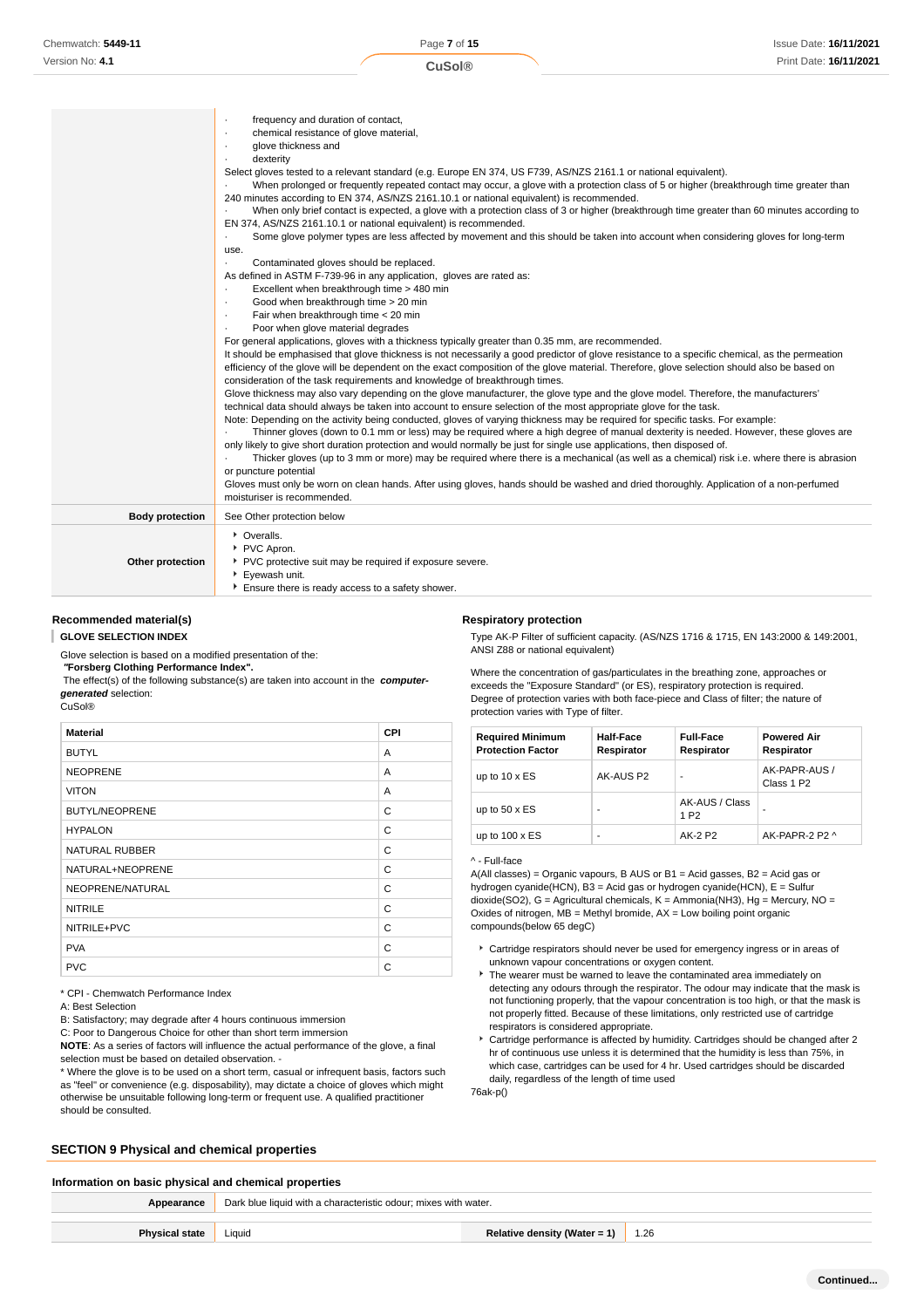| Odour                                           | Not Available  | <b>Partition coefficient n-octanol</b><br>/ water | Not Available  |
|-------------------------------------------------|----------------|---------------------------------------------------|----------------|
| <b>Odour threshold</b>                          | Not Available  | Auto-ignition temperature (°C)                    | Not Available  |
| pH (as supplied)                                | 8.5            | Decomposition temperature                         | Not Available  |
| Melting point / freezing point<br>(°C)          | Not Available  | Viscosity (cSt)                                   | Not Available  |
| Initial boiling point and boiling<br>range (°C) | Not Available  | Molecular weight (g/mol)                          | Not Applicable |
| Flash point (°C)                                | Not Applicable | <b>Taste</b>                                      | Not Available  |
| <b>Evaporation rate</b>                         | Not Available  | <b>Explosive properties</b>                       | Not Available  |
| <b>Flammability</b>                             | Not Applicable | <b>Oxidising properties</b>                       | Not Available  |
| Upper Explosive Limit (%)                       | Not Applicable | Surface Tension (dyn/cm or<br>$mN/m$ )            | Not Available  |
| Lower Explosive Limit (%)                       | Not Applicable | <b>Volatile Component (%vol)</b>                  | Not Applicable |
| Vapour pressure (kPa)                           | Not Available  | Gas group                                         | Not Available  |
| Solubility in water                             | Miscible       | pH as a solution (%)                              | Not Available  |
| Vapour density $(Air = 1)$                      | Not Available  | VOC g/L                                           | Not Applicable |

# **SECTION 10 Stability and reactivity**

| Reactivity                                 | See section 7                                                                                                                        |  |
|--------------------------------------------|--------------------------------------------------------------------------------------------------------------------------------------|--|
| <b>Chemical stability</b>                  | • Unstable in the presence of incompatible materials.<br>▶ Product is considered stable.<br>Hazardous polymerisation will not occur. |  |
| Possibility of hazardous<br>reactions      | See section 7                                                                                                                        |  |
| <b>Conditions to avoid</b>                 | See section 7                                                                                                                        |  |
| Incompatible materials                     | See section 7                                                                                                                        |  |
| <b>Hazardous decomposition</b><br>products | See section 5                                                                                                                        |  |

# **SECTION 11 Toxicological information**

# **Information on toxicological effects**

| Inhaled             | Inhalation of alkaline corrosives may produce irritation of the respiratory tract with coughing, choking, pain and mucous membrane damage.<br>Pulmonary oedema may develop in more severe cases; this may be immediate or in most cases following a latent period of 5-72 hours.<br>Symptoms may include a tightness in the chest, dyspnoea, frothy sputum, cyanosis and dizziness. Findings may include hypotension, a weak<br>and rapid pulse and moist rales.<br>Copper poisoning following exposure to copper dusts and fume may result in headache, cold sweat and weak pulse. Capillary, kidney, liver and<br>brain damage are the longer term manifestations of such poisoning. Inhalation of freshly formed metal oxide particles sized below 1.5 microns<br>and generally between 0.02 to 0.05 microns may result in "metal fume fever". Symptoms may be delayed for up to 12 hours and begin with the<br>sudden onset of thirst, and a sweet, metallic or foul taste in the mouth. Other symptoms include upper respiratory tract irritation accompanied by<br>coughing and a dryness of the mucous membranes, lassitude and a generalised feeling of malaise. Mild to severe headache, nausea, occasional<br>vomiting, fever or chills, exaggerated mental activity, profuse sweating, diarrhoea, excessive urination and prostration may also occur. Tolerance<br>to the fumes develops rapidly, but is quickly lost. All symptoms usually subside within 24-36 hours following removal from exposure.<br>Evidence shows, or practical experience predicts, that the material produces irritation of the respiratory system, in a substantial number of<br>individuals, following inhalation. In contrast to most organs, the lung is able to respond to a chemical insult by first removing or neutralising the<br>irritant and then repairing the damage. The repair process, which initially evolved to protect mammalian lungs from foreign matter and antigens,<br>may however, produce further lung damage resulting in the impairment of gas exchange, the primary function of the lungs. Respiratory tract<br>irritation often results in an inflammatory response involving the recruitment and activation of many cell types, mainly derived from the vascular<br>system. |
|---------------------|-------------------------------------------------------------------------------------------------------------------------------------------------------------------------------------------------------------------------------------------------------------------------------------------------------------------------------------------------------------------------------------------------------------------------------------------------------------------------------------------------------------------------------------------------------------------------------------------------------------------------------------------------------------------------------------------------------------------------------------------------------------------------------------------------------------------------------------------------------------------------------------------------------------------------------------------------------------------------------------------------------------------------------------------------------------------------------------------------------------------------------------------------------------------------------------------------------------------------------------------------------------------------------------------------------------------------------------------------------------------------------------------------------------------------------------------------------------------------------------------------------------------------------------------------------------------------------------------------------------------------------------------------------------------------------------------------------------------------------------------------------------------------------------------------------------------------------------------------------------------------------------------------------------------------------------------------------------------------------------------------------------------------------------------------------------------------------------------------------------------------------------------------------------------------------------------------------------------------------------------------------------------------------------------------|
| Ingestion           | Accidental ingestion of the material may be harmful; animal experiments indicate that ingestion of less than 150 gram may be fatal or may<br>produce serious damage to the health of the individual.<br>The material can produce chemical burns within the oral cavity and gastrointestinal tract following ingestion.                                                                                                                                                                                                                                                                                                                                                                                                                                                                                                                                                                                                                                                                                                                                                                                                                                                                                                                                                                                                                                                                                                                                                                                                                                                                                                                                                                                                                                                                                                                                                                                                                                                                                                                                                                                                                                                                                                                                                                          |
| <b>Skin Contact</b> | The material can produce chemical burns following direct contact with the skin.<br>Open cuts, abraded or irritated skin should not be exposed to this material<br>Entry into the blood-stream through, for example, cuts, abrasions, puncture wounds or lesions, may produce systemic injury with harmful effects.<br>Examine the skin prior to the use of the material and ensure that any external damage is suitably protected.                                                                                                                                                                                                                                                                                                                                                                                                                                                                                                                                                                                                                                                                                                                                                                                                                                                                                                                                                                                                                                                                                                                                                                                                                                                                                                                                                                                                                                                                                                                                                                                                                                                                                                                                                                                                                                                              |
| Eye                 | The material can produce chemical burns to the eye following direct contact. Vapours or mists may be extremely irritating.<br>When applied to the eye(s) of animals, the material produces severe ocular lesions which are present twenty-four hours or more after instillation.                                                                                                                                                                                                                                                                                                                                                                                                                                                                                                                                                                                                                                                                                                                                                                                                                                                                                                                                                                                                                                                                                                                                                                                                                                                                                                                                                                                                                                                                                                                                                                                                                                                                                                                                                                                                                                                                                                                                                                                                                |
| <b>Chronic</b>      | Repeated or prolonged exposure to corrosives may result in the erosion of teeth, inflammatory and ulcerative changes in the mouth and necrosis<br>(rarely) of the jaw. Bronchial irritation, with cough, and frequent attacks of bronchial pneumonia may ensue. Gastrointestinal disturbances may<br>also occur. Chronic exposures may result in dermatitis and/or conjunctivitis.<br>Practical experience shows that skin contact with the material is capable either of inducing a sensitisation reaction in a substantial number of<br>individuals, and/or of producing a positive response in experimental animals.<br>Substances that can cause occupational asthma (also known as asthmagens and respiratory sensitisers) can induce a state of specific airway<br>hyper-responsiveness via an immunological, irritant or other mechanism. Once the airways have become hyper-responsive, further exposure to<br>the substance, sometimes even to tiny quantities, may cause respiratory symptoms. These symptoms can range in severity from a runny nose to<br>asthma. Not all workers who are exposed to a sensitiser will become hyper-responsive and it is impossible to identify in advance who are likely to<br>become hyper-responsive.<br>Substances than can cuase occupational asthma should be distinguished from substances which may trigger the symptoms of asthma in people<br>with pre-existing air-way hyper-responsiveness. The latter substances are not classified as asthmagens or respiratory sensitisers<br>Wherever it is reasonably practicable, exposure to substances that can cuase occupational asthma should be prevented. Where this is not<br>possible the primary aim is to apply adequate standards of control to prevent workers from becoming hyper-responsive.<br>Activities giving rise to short-term peak concentrations should receive particular attention when risk management is being considered. Health                                                                                                                                                                                                                                                                                                                                      |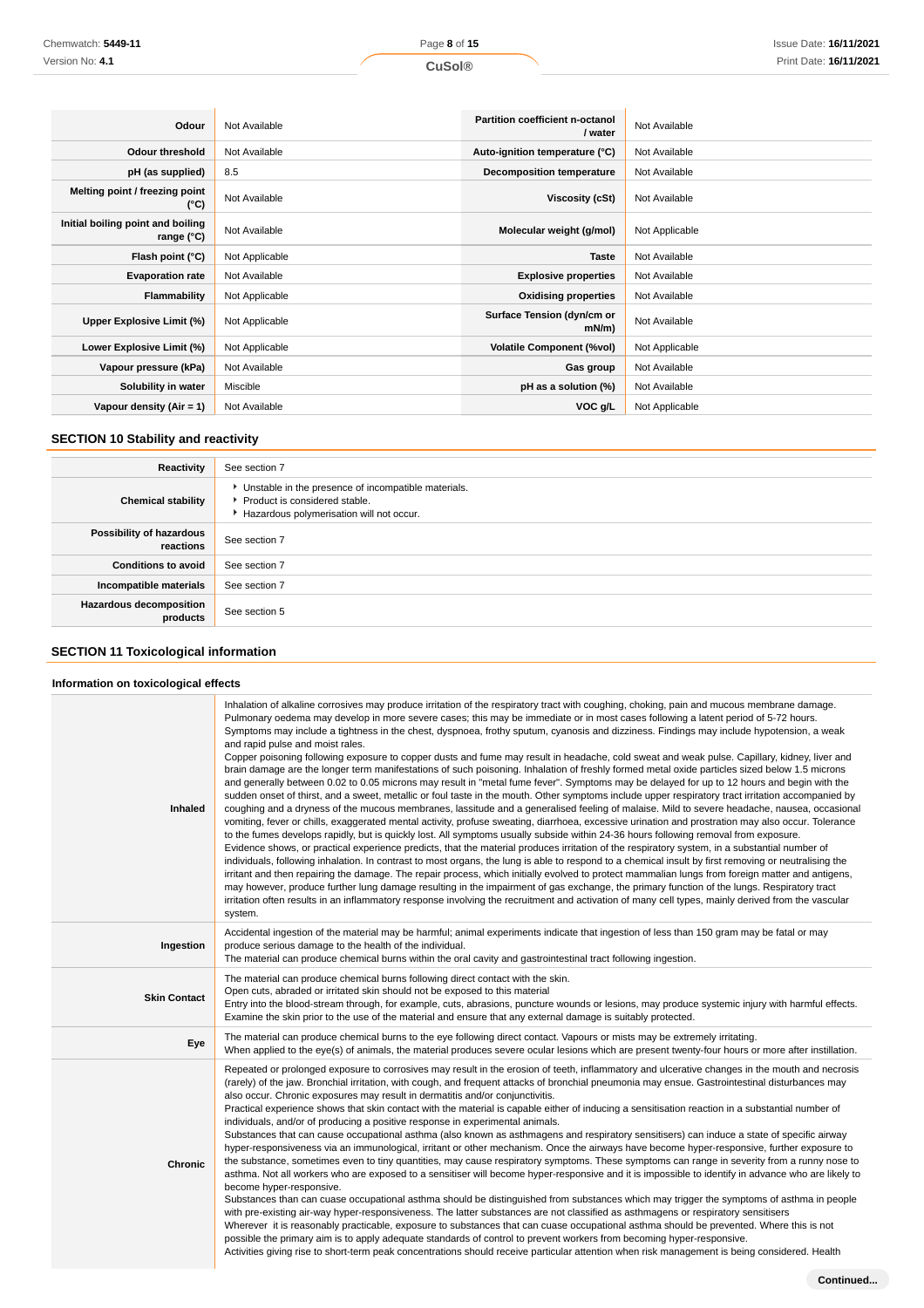| surveillance is appropriate for all employees exposed or liable to be exposed to a substance which may cause occupational asthma and there<br>should be appropriate consultation with an occupational health professional over the degree of risk and level of surveillance.                                                                                                                                                                                                                                                                                                                                                                                                                                                                                                                                                                                                                                                                                                                                                                                                                                                                                                                                                                                                                                                                                                                                                                                                             |                                                                                                                                                         |
|------------------------------------------------------------------------------------------------------------------------------------------------------------------------------------------------------------------------------------------------------------------------------------------------------------------------------------------------------------------------------------------------------------------------------------------------------------------------------------------------------------------------------------------------------------------------------------------------------------------------------------------------------------------------------------------------------------------------------------------------------------------------------------------------------------------------------------------------------------------------------------------------------------------------------------------------------------------------------------------------------------------------------------------------------------------------------------------------------------------------------------------------------------------------------------------------------------------------------------------------------------------------------------------------------------------------------------------------------------------------------------------------------------------------------------------------------------------------------------------|---------------------------------------------------------------------------------------------------------------------------------------------------------|
| Harmful: danger of serious damage to health by prolonged exposure through inhalation, in contact with skin and if swallowed.<br>Serious damage (clear functional disturbance or morphological change which may have toxicological significance) is likely to be caused by<br>repeated or prolonged exposure. As a rule the material produces, or contains a substance which produces severe lesions. Such damage may<br>become apparent following direct application in subchronic (90 day) toxicity studies or following sub-acute (28 day) or chronic (two-year) toxicity<br>tests.                                                                                                                                                                                                                                                                                                                                                                                                                                                                                                                                                                                                                                                                                                                                                                                                                                                                                                    |                                                                                                                                                         |
| Prolonged or chronic exposure to alkanolamines may result in liver, kidney or nervous system injury. Repeated inhalation may aggravate asthma<br>and inflammatory or fibrotic pulmonary disease.                                                                                                                                                                                                                                                                                                                                                                                                                                                                                                                                                                                                                                                                                                                                                                                                                                                                                                                                                                                                                                                                                                                                                                                                                                                                                         |                                                                                                                                                         |
| Results of repeated exposure tests with diethanolamine (DEA) in laboratory animals include anaemia (rats) and effects on the kidneys (rats and<br>mice) and liver (mice). DEA produces nervous system injury in dogs and rats. Heart and salivary gland lesions have also been seen in mice<br>treated cutaneously with DEA and in mice receiving DEA in drinking water. Rats given high doses of DEA developed anaemia and testicular<br>lesions.                                                                                                                                                                                                                                                                                                                                                                                                                                                                                                                                                                                                                                                                                                                                                                                                                                                                                                                                                                                                                                       |                                                                                                                                                         |
| Exaggerated doses of DEA produced heart and nervous system effects in other animals. Changes in other organs were judged to be secondary<br>due to the poor health of animals subjected to extremely high doses of DEA. Rats, rabbits and guinea pigs exposed to high vapour<br>concentrations of volatile monoethanolamine (MEA) (up to 1250 ppm) for periods of up to 5 weeks developed pulmonary, hepatic and renal<br>lesions. Dogs, rats and guinea pigs exposed to 100 ppm MEA for 30 days, became apathetic and developed poor appetites. Animal tests also<br>indicate that inhalation exposure to MEA may result in nervous system injury. All species exposed to airborne MEA experienced dermal effects,<br>varying from ulceration to hair loss probably resulting from contact with the cage.                                                                                                                                                                                                                                                                                                                                                                                                                                                                                                                                                                                                                                                                               |                                                                                                                                                         |
| An increased incidence of skeletal variations, suggestive of a slight developmental delay was seen in the foetuses of rats given 1500 mg/kg/day<br>DEA cutaneously; this also produced significant maternal toxicity. No foetal malformations, however, were seen in rats nor in rabbits receiving<br>identical treatment. The foetus of rats given high doses of MEA by gavage, showed an increased rate of embryofoetal death, growth retardation,<br>and some malformations including hydronephrosis and hydroureter. The high doses required to produce these effects bring into question the<br>relevance of this finding to humans. There is some evidence that embryofoetotoxicity and teratogenicity does not occur in rats when MEA is<br>administered by dermal application to the mother.                                                                                                                                                                                                                                                                                                                                                                                                                                                                                                                                                                                                                                                                                     |                                                                                                                                                         |
| The National Toxicology Program (NTP) concluded that there is clear evidence of liver tumours and some evidence of kidney tumours in mice<br>exposed dermally to DEA over their lifetime. Chronic skin painting studies in mice of both sexes produced liver tumours and an increased<br>incidence of kidney tumours in male mice. The significance of these findings to humans is unclear as DEA is neither genotoxic, mutagenic nor<br>clastogenic, and did not induce tumours in rats or transgenic mice similarly treated. Alkanolamines (especially those containing a secondary<br>amine moiety) may react with nitrites or other nitrosating agents to form carcinogenic N-nitrosamines. Alkanolamines are metabolised by<br>biosynthetic routes to ethanolamine and choline and incorporated into phospholipids. They are excreted predominantly unchanged with a half-life<br>of approximately one week. In the absence of sodium nitrite, no conversion to carcinogenic N-nitrosamines was observed.                                                                                                                                                                                                                                                                                                                                                                                                                                                                           |                                                                                                                                                         |
| Diethanolamine competitively inhibits the cellular uptake of choline, in vitro, and hepatic changes in choline homeostasis, consistent with choline<br>deficiency, are observed in vivo.                                                                                                                                                                                                                                                                                                                                                                                                                                                                                                                                                                                                                                                                                                                                                                                                                                                                                                                                                                                                                                                                                                                                                                                                                                                                                                 |                                                                                                                                                         |
| Many amines are potent skin and respiratory sensitisers and certain individuals especially those described as "atopic" (i.e. those predisposed to<br>asthma and other allergic responses) may show allergic reactions when chronically exposed to alkanolamines.                                                                                                                                                                                                                                                                                                                                                                                                                                                                                                                                                                                                                                                                                                                                                                                                                                                                                                                                                                                                                                                                                                                                                                                                                         |                                                                                                                                                         |
| In a study with coconut diethanolamide, the National Toxicology Program (Technical Report Series 479), showed clear evidence of carcinogenic<br>activity in male B6C3F1 mice based on increased incidences of hepatic and renal tubule neoplasms and in female B6C3F1 mice based on<br>increased incidences of hepatic neoplasms. There was equivocal evidence of carcinogenic activity in female F344/N rats based on a marginal<br>increase in the incidence of renal tube neoplasms. These increases were associated with the concentration of free diethanolamine present as a<br>contaminant in the diethanolamine condensate. Exposure to rats to coconut oil diethanolamine condensate by dermal application in ethanol for 2<br>years resulted in epidermal hyperplasia, sebaceous gland hyperplasia, hyperkeratosis and parakeratosis in males and females and ulcer in<br>forestomach of female rats. The severity of nephropathy in dosed female rats were increased. Exposure of mice to coconut oil diethanolamine<br>condensate by dermal application for 2 years resulted in increased incidences of eosinophilic foci of the liver in males. Increased incidences of<br>epidermal hyperplasia, sebaceous gland hyperplasia, and hyperkeratosis in males and females, ulcer in males, and parakeratosis and<br>inflammation in females at the site of application and of follicular cell hyperplasia in the thyroid gland of males and females, were chemical<br>related. | females at the site of application. There were increases in the incidences of chronic inflammation, epithelial hyperplasia, and epithelial ulcer in the |
| Chronic copper poisoning is rarely recognised in man although in one instance, at least, symptoms more commonly associated with exposures to<br>mercury, namely infantile acrodynia (pink disease), have been described. Tissue damage of mucous membranes may follow chronic dust<br>exposure. A hazardous situation is exposure of a worker with the rare hereditary condition (Wilson's disease or hereditary hepatolenticular<br>degeneration) to copper exposure which may cause liver, kidney, CNS, bone and sight damage and is potentially lethal. Haemolytic anaemia (a<br>result of red-blood cell damage) is common in cows and sheep poisoned by copper derivatives. Overdosing of copper feed supplements has<br>resulted in pigmentary cirrhosis of the liver. [GOSSELIN, SMITH HODGE: Clinical Toxicology of Commercial Products]                                                                                                                                                                                                                                                                                                                                                                                                                                                                                                                                                                                                                                         |                                                                                                                                                         |
| <b>TOXICITY</b>                                                                                                                                                                                                                                                                                                                                                                                                                                                                                                                                                                                                                                                                                                                                                                                                                                                                                                                                                                                                                                                                                                                                                                                                                                                                                                                                                                                                                                                                          | <b>IRRITATION</b>                                                                                                                                       |

| <b>CuSol®</b>           |                                                                                                                                                                                  |                                                                                           |
|-------------------------|----------------------------------------------------------------------------------------------------------------------------------------------------------------------------------|-------------------------------------------------------------------------------------------|
|                         | Not Available                                                                                                                                                                    | Not Available                                                                             |
| copper ammonium acetate | <b>TOXICITY</b><br>Not Available                                                                                                                                                 | <b>IRRITATION</b><br>Not Available                                                        |
| ethanolamine            | <b>TOXICITY</b><br>Dermal (rabbit) LD50: 1000 mg/kg <sup>[2]</sup><br>Inhalation(Guinea) LC50; $\sim$ 0.145 mg/l4h <sup>[2]</sup><br>Oral(Guinea) LD50; 620 mg/kg <sup>[2]</sup> | <b>IRRITATION</b><br>Eye (rabbit): 0.76 mg - SEVERE<br>Skin (rabbit):505 mg open-moderate |
| water                   | <b>TOXICITY</b><br>Oral(Rat) LD50; >90000 mg/kg <sup>[2]</sup>                                                                                                                   | <b>IRRITATION</b><br>Not Available                                                        |
| Legend:                 | 1. Value obtained from Europe ECHA Registered Substances - Acute toxicity 2.* Value obtained from manufacturer's SDS. Unless otherwise                                           |                                                                                           |

specified data extracted from RTECS - Register of Toxic Effect of chemical Substances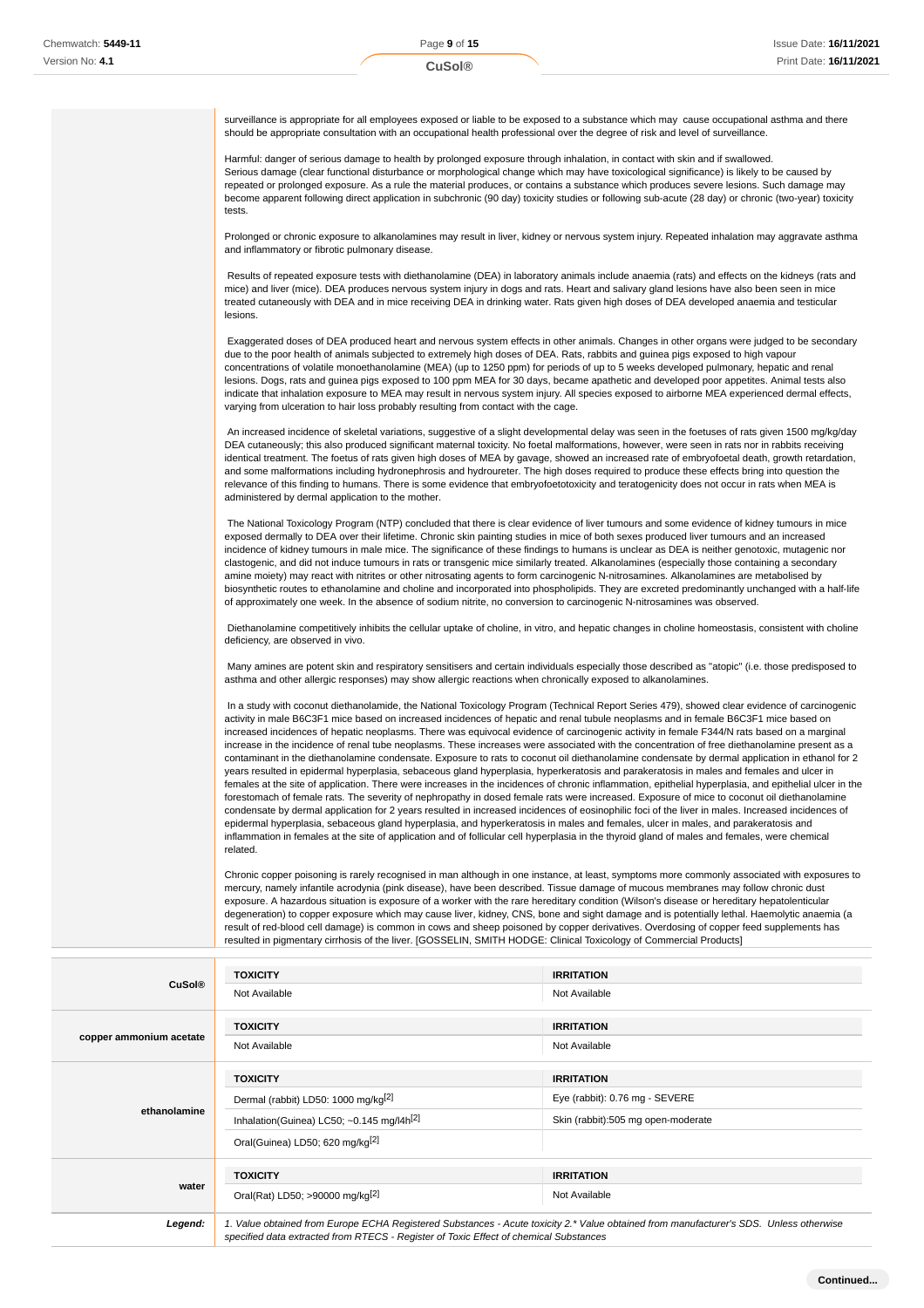Ī

| <b>ETHANOLAMINE</b>                                         | bronchoconstriction or bronchial asthma and rhinitis.<br>▶ Systemic symptoms include headache, nausea, faintness, anxiety, a decrease in blood pressure, tachycardia (rapid heartbeat), itching,<br>erythema (reddening of the skin), urticaria (hives), and facial edema (swelling). Systemic effects (those affecting the body) that are related to<br>the pharmacological action of amines are usually transient.<br>Typically, there are four routes of possible or potential exposure: inhalation, skin contact, eye contact, and ingestion.<br>Inhalation:<br>Inhalation of vapors may, depending upon the physical and chemical properties of the specific product and the degree and length of exposure,<br>result in moderate to severe irritation of the tissues of the nose and throat and can irritate the lungs.<br>Products with higher vapour pressures have a greater potential for higher airborne concentrations. This increases the probability of worker<br>exposure.<br>Higher concentrations of certain amines can produce severe respiratory irritation, characterised by nasal discharge, coughing, difficulty in<br>breathing, and chest pains.<br>Chronic exposure via inhalation may cause headache, nausea, vomiting, drowsiness, sore throat, bronchopneumonia, and possible lung<br>damage. Also, repeated and/or prolonged exposure to some amines may result in liver disorders, jaundice, and liver enlargement. Some amines<br>have been shown to cause kidney, blood, and central nervous system disorders in laboratory animal studies.<br>While most polyurethane amine catalysts are not sensitisers, some certain individuals may also become sensitized to amines and may<br>experience respiratory distress, including asthma-like attacks, whenever they are subsequently exposed to even very small amounts of vapor.<br>Once sensitised, these individuals must avoid any further exposure to amines. Although chronic or repeated inhalation of vapor concentrations<br>below hazardous or recommended exposure limits should not ordinarily affect healthy individuals, chronic overexposure may lead to permanent<br>pulmonary injury, including a reduction in lung function, breathlessness, chronic bronchitis, and immunologic lung disease.<br>Inhalation hazards are increased when exposure to amine catalysts occurs in situations that produce aerosols, mists, or heated vapors. Such<br>situations include leaks in fitting or transfer lines. Medical conditions generally aggravated by inhalation exposure include asthma, bronchitis, and<br>emphysema.<br><b>Skin Contact:</b><br>Skin contact with amine catalysts poses a number of concerns. Direct skin contact can cause moderate to severe irritation and injury-i.e., from<br>simple redness and swelling to painful blistering, ulceration, and chemical burns. Repeated or prolonged exposure may also result in severe<br>cumulative dermatitis.<br>Skin contact with some amines may result in allergic sensitisation. Sensitised persons should avoid all contact with amine catalysts. Systemic<br>effects resulting from the absorption of the amines through skin exposure may include headaches, nausea, faintness, anxiety, decrease in blood<br>pressure, reddening of the skin, hives, and facial swelling. These symptoms may be related to the pharmacological action of the amines, and<br>they are usually transient.<br><b>Eye Contact:</b><br>Amine catalysts are alkaline in nature and their vapours are irritating to the eyes, even at low concentrations.<br>Direct contact with the liquid amine may cause severe irritation and tissue injury, and the "burning" may lead to blindness. (Contact with solid<br>products may result in mechanical irritation, pain, and corneal injury.)<br>Exposed persons may experience excessive tearing, burning, conjunctivitis, and corneal swelling.<br>The corneal swelling may manifest itself in visual disturbances such as blurred or "foggy" vision with a blue tint ("blue haze") and sometimes a<br>halo phenomenon around lights. These symptoms are transient and usually disappear when exposure ceases.<br>Some individuals may experience this effect even when exposed to concentrations below doses that ordinarily cause respiratory irritation.<br>Ingestion:<br>The oral toxicity of amine catalysts varies from moderately to very toxic.<br>Some amines can cause severe irritation, ulceration, or burns of the mouth, throat, esophagus, and gastrointestinal tract.<br>Material aspirated (due to vomiting) can damage the bronchial tubes and the lungs.<br>Affected persons also may experience pain in the chest or abdomen, nausea, bleeding of the throat and the gastrointestinal tract, diarrhea,<br>dizziness, drowsiness, thirst, circulatory collapse, coma, and even death.<br>Polyurethane Amine Catalysts: Guidelines for Safe Handling and Disposal; Technical Bulletin June 2000<br><b>Alliance for Polyurethanes Industry</b><br>The material may produce severe irritation to the eye causing pronounced inflammation. Repeated or prolonged exposure to irritants may<br>produce conjunctivitis.<br>The material may cause skin irritation after prolonged or repeated exposure and may produce a contact dermatitis (nonallergic). This form of<br>dermatitis is often characterised by skin redness (erythema) and swelling the epidermis. Histologically there may be intercellular oedema of the<br>spongy layer (spongiosis) and intracellular oedema of the epidermis. |                                 |                                                                                                                                                                     |
|-------------------------------------------------------------|-------------------------------------------------------------------------------------------------------------------------------------------------------------------------------------------------------------------------------------------------------------------------------------------------------------------------------------------------------------------------------------------------------------------------------------------------------------------------------------------------------------------------------------------------------------------------------------------------------------------------------------------------------------------------------------------------------------------------------------------------------------------------------------------------------------------------------------------------------------------------------------------------------------------------------------------------------------------------------------------------------------------------------------------------------------------------------------------------------------------------------------------------------------------------------------------------------------------------------------------------------------------------------------------------------------------------------------------------------------------------------------------------------------------------------------------------------------------------------------------------------------------------------------------------------------------------------------------------------------------------------------------------------------------------------------------------------------------------------------------------------------------------------------------------------------------------------------------------------------------------------------------------------------------------------------------------------------------------------------------------------------------------------------------------------------------------------------------------------------------------------------------------------------------------------------------------------------------------------------------------------------------------------------------------------------------------------------------------------------------------------------------------------------------------------------------------------------------------------------------------------------------------------------------------------------------------------------------------------------------------------------------------------------------------------------------------------------------------------------------------------------------------------------------------------------------------------------------------------------------------------------------------------------------------------------------------------------------------------------------------------------------------------------------------------------------------------------------------------------------------------------------------------------------------------------------------------------------------------------------------------------------------------------------------------------------------------------------------------------------------------------------------------------------------------------------------------------------------------------------------------------------------------------------------------------------------------------------------------------------------------------------------------------------------------------------------------------------------------------------------------------------------------------------------------------------------------------------------------------------------------------------------------------------------------------------------------------------------------------------------------------------------------------------------------------------------------------------------------------------------------------------------------------------------------------------------------------------------------------------------------------------------------------------------------------------------------------------------------------------------------------------------------------------------------------------------------------------------------------------------------------------------------------------------------------------------------------------------------------------------------------------------------------------------------------------------------------------------------------------------------------------------------------------------------------------------------------------------------------------------------------------------------------------------------------------------------------------------------------------------------------------------------------------------------------------------------------------------------------------------------------------------------------------------------------------------------------------------------------------------------------------------------------------------------------------------------------------------------------------------------------------------------------------------------------------------------------------------------------------------------------------------------------------------------------------------------------------------------------|---------------------------------|---------------------------------------------------------------------------------------------------------------------------------------------------------------------|
| <b>COPPER AMMONIUM</b><br><b>ACETATE &amp; ETHANOLAMINE</b> | Asthma-like symptoms may continue for months or even years after exposure to the material ceases. This may be due to a non-allergenic<br>condition known as reactive airways dysfunction syndrome (RADS) which can occur following exposure to high levels of highly irritating<br>compound. Key criteria for the diagnosis of RADS include the absence of preceding respiratory disease, in a non-atopic individual, with abrupt<br>onset of persistent asthma-like symptoms within minutes to hours of a documented exposure to the irritant. A reversible airflow pattern, on<br>spirometry, with the presence of moderate to severe bronchial hyperreactivity on methacholine challenge testing and the lack of minimal<br>lymphocytic inflammation, without eosinophilia, have also been included in the criteria for diagnosis of RADS. RADS (or asthma) following an<br>irritating inhalation is an infrequent disorder with rates related to the concentration of and duration of exposure to the irritating substance.<br>Industrial bronchitis, on the other hand, is a disorder that occurs as result of exposure due to high concentrations of irritating substance (often<br>particulate in nature) and is completely reversible after exposure ceases. The disorder is characterised by dyspnea, cough and mucus<br>production.                                                                                                                                                                                                                                                                                                                                                                                                                                                                                                                                                                                                                                                                                                                                                                                                                                                                                                                                                                                                                                                                                                                                                                                                                                                                                                                                                                                                                                                                                                                                                                                                                                                                                                                                                                                                                                                                                                                                                                                                                                                                                                                                                                                                                                                                                                                                                                                                                                                                                                                                                                                                                                                                                                                                                                                                                                                                                                                                                                                                                                                                                                                                                                                                                                                                                                                                                                                                                                                                                                                                                                                                                                                                                                                                                                                                                                                                                                                                                                                                                                                                                                                                                                                                                                                               |                                 |                                                                                                                                                                     |
| <b>COPPER AMMONIUM</b><br><b>ACETATE &amp; WATER</b>        | No significant acute toxicological data identified in literature search.                                                                                                                                                                                                                                                                                                                                                                                                                                                                                                                                                                                                                                                                                                                                                                                                                                                                                                                                                                                                                                                                                                                                                                                                                                                                                                                                                                                                                                                                                                                                                                                                                                                                                                                                                                                                                                                                                                                                                                                                                                                                                                                                                                                                                                                                                                                                                                                                                                                                                                                                                                                                                                                                                                                                                                                                                                                                                                                                                                                                                                                                                                                                                                                                                                                                                                                                                                                                                                                                                                                                                                                                                                                                                                                                                                                                                                                                                                                                                                                                                                                                                                                                                                                                                                                                                                                                                                                                                                                                                                                                                                                                                                                                                                                                                                                                                                                                                                                                                                                                                                                                                                                                                                                                                                                                                                                                                                                                                                                                                                                                    |                                 |                                                                                                                                                                     |
| <b>Acute Toxicity</b>                                       | ✔                                                                                                                                                                                                                                                                                                                                                                                                                                                                                                                                                                                                                                                                                                                                                                                                                                                                                                                                                                                                                                                                                                                                                                                                                                                                                                                                                                                                                                                                                                                                                                                                                                                                                                                                                                                                                                                                                                                                                                                                                                                                                                                                                                                                                                                                                                                                                                                                                                                                                                                                                                                                                                                                                                                                                                                                                                                                                                                                                                                                                                                                                                                                                                                                                                                                                                                                                                                                                                                                                                                                                                                                                                                                                                                                                                                                                                                                                                                                                                                                                                                                                                                                                                                                                                                                                                                                                                                                                                                                                                                                                                                                                                                                                                                                                                                                                                                                                                                                                                                                                                                                                                                                                                                                                                                                                                                                                                                                                                                                                                                                                                                                           | Carcinogenicity                 | ×                                                                                                                                                                   |
| <b>Skin Irritation/Corrosion</b>                            | ✔                                                                                                                                                                                                                                                                                                                                                                                                                                                                                                                                                                                                                                                                                                                                                                                                                                                                                                                                                                                                                                                                                                                                                                                                                                                                                                                                                                                                                                                                                                                                                                                                                                                                                                                                                                                                                                                                                                                                                                                                                                                                                                                                                                                                                                                                                                                                                                                                                                                                                                                                                                                                                                                                                                                                                                                                                                                                                                                                                                                                                                                                                                                                                                                                                                                                                                                                                                                                                                                                                                                                                                                                                                                                                                                                                                                                                                                                                                                                                                                                                                                                                                                                                                                                                                                                                                                                                                                                                                                                                                                                                                                                                                                                                                                                                                                                                                                                                                                                                                                                                                                                                                                                                                                                                                                                                                                                                                                                                                                                                                                                                                                                           | <b>Reproductivity</b>           | ×                                                                                                                                                                   |
| <b>Serious Eye Damage/Irritation</b>                        | ✔                                                                                                                                                                                                                                                                                                                                                                                                                                                                                                                                                                                                                                                                                                                                                                                                                                                                                                                                                                                                                                                                                                                                                                                                                                                                                                                                                                                                                                                                                                                                                                                                                                                                                                                                                                                                                                                                                                                                                                                                                                                                                                                                                                                                                                                                                                                                                                                                                                                                                                                                                                                                                                                                                                                                                                                                                                                                                                                                                                                                                                                                                                                                                                                                                                                                                                                                                                                                                                                                                                                                                                                                                                                                                                                                                                                                                                                                                                                                                                                                                                                                                                                                                                                                                                                                                                                                                                                                                                                                                                                                                                                                                                                                                                                                                                                                                                                                                                                                                                                                                                                                                                                                                                                                                                                                                                                                                                                                                                                                                                                                                                                                           | <b>STOT - Single Exposure</b>   | ×                                                                                                                                                                   |
| <b>Respiratory or Skin</b>                                  | ✔                                                                                                                                                                                                                                                                                                                                                                                                                                                                                                                                                                                                                                                                                                                                                                                                                                                                                                                                                                                                                                                                                                                                                                                                                                                                                                                                                                                                                                                                                                                                                                                                                                                                                                                                                                                                                                                                                                                                                                                                                                                                                                                                                                                                                                                                                                                                                                                                                                                                                                                                                                                                                                                                                                                                                                                                                                                                                                                                                                                                                                                                                                                                                                                                                                                                                                                                                                                                                                                                                                                                                                                                                                                                                                                                                                                                                                                                                                                                                                                                                                                                                                                                                                                                                                                                                                                                                                                                                                                                                                                                                                                                                                                                                                                                                                                                                                                                                                                                                                                                                                                                                                                                                                                                                                                                                                                                                                                                                                                                                                                                                                                                           | <b>STOT - Repeated Exposure</b> | ✔                                                                                                                                                                   |
| sensitisation                                               |                                                                                                                                                                                                                                                                                                                                                                                                                                                                                                                                                                                                                                                                                                                                                                                                                                                                                                                                                                                                                                                                                                                                                                                                                                                                                                                                                                                                                                                                                                                                                                                                                                                                                                                                                                                                                                                                                                                                                                                                                                                                                                                                                                                                                                                                                                                                                                                                                                                                                                                                                                                                                                                                                                                                                                                                                                                                                                                                                                                                                                                                                                                                                                                                                                                                                                                                                                                                                                                                                                                                                                                                                                                                                                                                                                                                                                                                                                                                                                                                                                                                                                                                                                                                                                                                                                                                                                                                                                                                                                                                                                                                                                                                                                                                                                                                                                                                                                                                                                                                                                                                                                                                                                                                                                                                                                                                                                                                                                                                                                                                                                                                             |                                 |                                                                                                                                                                     |
| <b>Mutagenicity</b>                                         | ×                                                                                                                                                                                                                                                                                                                                                                                                                                                                                                                                                                                                                                                                                                                                                                                                                                                                                                                                                                                                                                                                                                                                                                                                                                                                                                                                                                                                                                                                                                                                                                                                                                                                                                                                                                                                                                                                                                                                                                                                                                                                                                                                                                                                                                                                                                                                                                                                                                                                                                                                                                                                                                                                                                                                                                                                                                                                                                                                                                                                                                                                                                                                                                                                                                                                                                                                                                                                                                                                                                                                                                                                                                                                                                                                                                                                                                                                                                                                                                                                                                                                                                                                                                                                                                                                                                                                                                                                                                                                                                                                                                                                                                                                                                                                                                                                                                                                                                                                                                                                                                                                                                                                                                                                                                                                                                                                                                                                                                                                                                                                                                                                           | <b>Aspiration Hazard</b>        | ×                                                                                                                                                                   |
|                                                             |                                                                                                                                                                                                                                                                                                                                                                                                                                                                                                                                                                                                                                                                                                                                                                                                                                                                                                                                                                                                                                                                                                                                                                                                                                                                                                                                                                                                                                                                                                                                                                                                                                                                                                                                                                                                                                                                                                                                                                                                                                                                                                                                                                                                                                                                                                                                                                                                                                                                                                                                                                                                                                                                                                                                                                                                                                                                                                                                                                                                                                                                                                                                                                                                                                                                                                                                                                                                                                                                                                                                                                                                                                                                                                                                                                                                                                                                                                                                                                                                                                                                                                                                                                                                                                                                                                                                                                                                                                                                                                                                                                                                                                                                                                                                                                                                                                                                                                                                                                                                                                                                                                                                                                                                                                                                                                                                                                                                                                                                                                                                                                                                             | Legend:                         | $\blacktriangleright$ - Data either not available or does not fill the criteria for classification<br>$\blacktriangleright$ - Data available to make classification |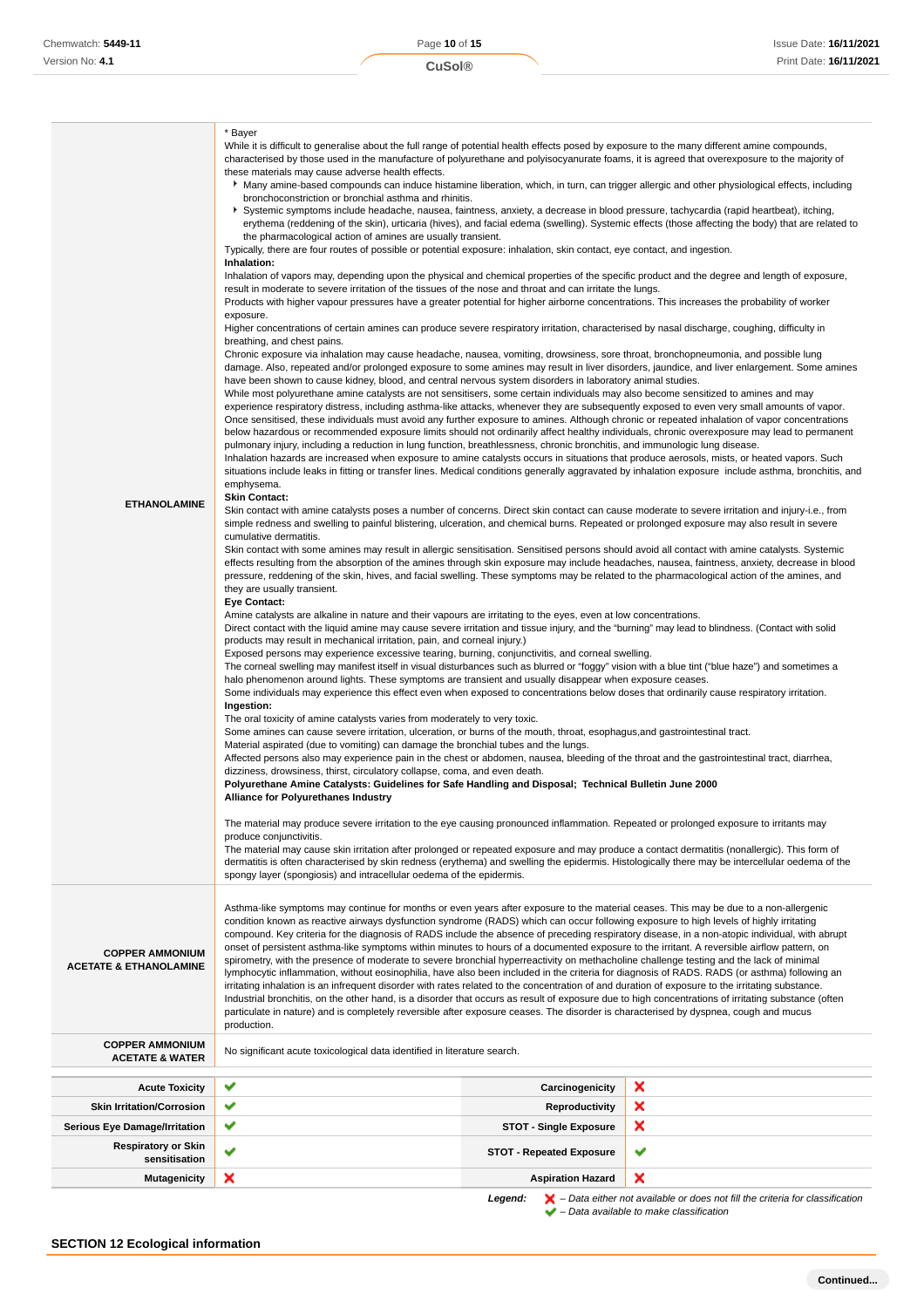#### **Toxicity**

|                         | Endpoint                | <b>Test Duration (hr)</b>                                                                                                                                                                                                                                                                                                                                                                       | <b>Species</b>                | Value               | <b>Source</b>    |
|-------------------------|-------------------------|-------------------------------------------------------------------------------------------------------------------------------------------------------------------------------------------------------------------------------------------------------------------------------------------------------------------------------------------------------------------------------------------------|-------------------------------|---------------------|------------------|
| <b>CuSol®</b>           | Not<br>Available        | Not Available                                                                                                                                                                                                                                                                                                                                                                                   | Not Available                 | Not<br>Available    | Not<br>Available |
|                         | Endpoint                | <b>Test Duration (hr)</b>                                                                                                                                                                                                                                                                                                                                                                       | <b>Species</b>                | Value               | Source           |
| copper ammonium acetate | <b>Not</b><br>Available | Not Available                                                                                                                                                                                                                                                                                                                                                                                   | Not Available                 | Not<br>Available    | Not<br>Available |
| ethanolamine            | Endpoint                | <b>Test Duration (hr)</b>                                                                                                                                                                                                                                                                                                                                                                       | <b>Species</b>                | Value               | <b>Source</b>    |
|                         | <b>EC50</b>             | 72h                                                                                                                                                                                                                                                                                                                                                                                             | Algae or other aquatic plants | 15 <sub>mg</sub> /l | 1                |
|                         | <b>LC50</b>             | 96h                                                                                                                                                                                                                                                                                                                                                                                             | Fish                          | 75mg/l              | 1                |
|                         | <b>EC50</b>             | 48h                                                                                                                                                                                                                                                                                                                                                                                             | Crustacea                     | 65mg/l              | 1                |
|                         | NOEC(ECx)               | 72h                                                                                                                                                                                                                                                                                                                                                                                             | Algae or other aquatic plants | 4 <sub>mg</sub> /l  | 1                |
|                         | <b>EC50</b>             | 96h                                                                                                                                                                                                                                                                                                                                                                                             | Algae or other aguatic plants | 80mg/l              | 2                |
|                         | Endpoint                | <b>Test Duration (hr)</b>                                                                                                                                                                                                                                                                                                                                                                       | <b>Species</b>                | Value               | Source           |
| water                   | Not<br>Available        | Not Available                                                                                                                                                                                                                                                                                                                                                                                   | Not Available                 | Not<br>Available    | Not<br>Available |
| Legend:                 |                         | Extracted from 1. IUCLID Toxicity Data 2. Europe ECHA Registered Substances - Ecotoxicological Information - Aquatic Toxicity 3. EPIWIN Suite<br>V3.12 (QSAR) - Aquatic Toxicity Data (Estimated) 4. US EPA, Ecotox database - Aquatic Toxicity Data 5. ECETOC Aquatic Hazard Assessment<br>Data 6. NITE (Japan) - Bioconcentration Data 7. METI (Japan) - Bioconcentration Data 8. Vendor Data |                               |                     |                  |

Very toxic to aquatic organisms, may cause long-term adverse effects in the aquatic environment.

Do NOT allow product to come in contact with surface waters or to intertidal areas below the mean high water mark. Do not contaminate water when cleaning equipment or disposing of equipment wash-waters.

Wastes resulting from use of the product must be disposed of on site or at approved waste sites.

Copper is unlikely to accumulate in the atmosphere due to a short residence time for airborne copper aerosols. Airborne coppers, however, may be transported over large distances. Copper accumulates significantly in the food chain.

Drinking Water Standards:

3000 ug/l (UK max)

2000 ug/l (WHO provisional Guideline)

1000 ug/l (WHO level where individuals complain)

Soil Guidelines: Dutch Criteria

36 mg/kg (target)

190 mg/kg (intervention) Air Quality Standards: no data available.

The toxic effect of copper in the aquatic biota depends on the bio-availability of copper in water which, in turn, depends on its physico-chemical form (ie.speciation). Bioavailability is decreased by complexation and adsorption of copper by natural organic matter, iron and manganese hydrated oxides, and chelating agents excreted by algae and other aquatic organisms. Toxicity is also affected by pH and hardness. Total copper is rarely useful as a predictor of toxicity. In natural sea water, more than 98% of copper is organically bound and in river waters a high percentage is often organically bound, but the actual percentage depends on the river water and its pH.

 Copper exhibits significant toxicity in some aquatic organisms. Some algal species are very sensitive to copper with EC50 (96 hour) values as low as 47 ug/litre dissolved copper whilst for other algal species EC50 values of up to 481 ug/litre have been reported. However many of the reportedly high EC50 values may arise in experiments conducted with a culture media containing copper-complexing agents such as silicate, iron, manganese and EDTA which reduce bioavailability.

|                   | Toxic effects arising following exposure by aquatic species to copper are typically: |                          |                           |                            |
|-------------------|--------------------------------------------------------------------------------------|--------------------------|---------------------------|----------------------------|
| Algae EC50 (96 h) | Daphnia magna LC50 (48-96 h)                                                         | Amphipods LC50 (48-96 h) | Gastropods LC50 (48-96 h) | Crab larvae LC50 (48-96 h) |
| 47-481 *          | 7-54 *                                                                               | $37 - 183'$              | $58-112*$                 | 50-100 *                   |

\* ug/litre

 Exposure to concentrations ranging from one to a few hundred micrograms per litre has led to sublethal effects and effects on long-term survival. For high bioavailability waters, effect concentrations for several sensitive species may be below 10 ug Cu/litre.

 In fish, the acute lethal concentration of copper ranges from a few ug/litre to several mg/litre, depending both on test species and exposure conditions. Where the value is less than 50 ug Cu/litre, test waters generally have a low dissolved organic carbon (DOC) level, low hardness and neutral to slightly acidic pH. Exposure to concentrations ranging from one to a few hundred micrograms per litre has led to sublethal effects and effects on long-term survival. Lower effect concentrations are generally associated with test waters of high bioavailability.

#### In summary:

Responses expected for high concentration ranges of copper \*

| Total dissolved Cu<br>concentration range (ug/litre) | Effects of high availability in water                                                                                                                                                                                                                                        |
|------------------------------------------------------|------------------------------------------------------------------------------------------------------------------------------------------------------------------------------------------------------------------------------------------------------------------------------|
| $1 - 10$                                             | Significant effects are expected for diatoms and sensitive invertebrates, notably cladocerans.                                                                                                                                                                               |
|                                                      | Effects on fish could be significant in freshwaters with low pH and hardness.                                                                                                                                                                                                |
| 10-100                                               | Significant effects are expected on various species of microalgae, some species of macroalgae, and a range of invertebrates, including crustaceans,<br>gastropods and sea urchins. Survival of sensitive fish will be affected and a variety of fish show sublethal effects. |
| 100-1000                                             | Most taxonomic groups of macroalgae and invertebrates will be severely affected. Lethal levels for most fish species will be reached.                                                                                                                                        |
| >1000                                                | Lethal concentrations for most tolerant organisms are reached.                                                                                                                                                                                                               |

\* Sites chosen have moderate to high bioavailability similar to water used in most toxicity tests.

In soil, copper levels are raised by application of fertiliser, fungicides, from deposition of highway dusts and from urban, mining and industrial sources. Generally, vegetation rooted in soils reflects the soil copper levels in its foliage. This is dependent upon the bioavailability of copper and the physiological requirements of species concerned.

 Typical foliar levels of copper are: Uncontaminated soils (0.3-250 mg/kg) <br>
Contaminated soils (150-450 mg/kg) Contaminated soils (150-450 mg/kg) Mining/smelting soils 6.1-25 mg/kg 80 mg/kg 300 mg/kg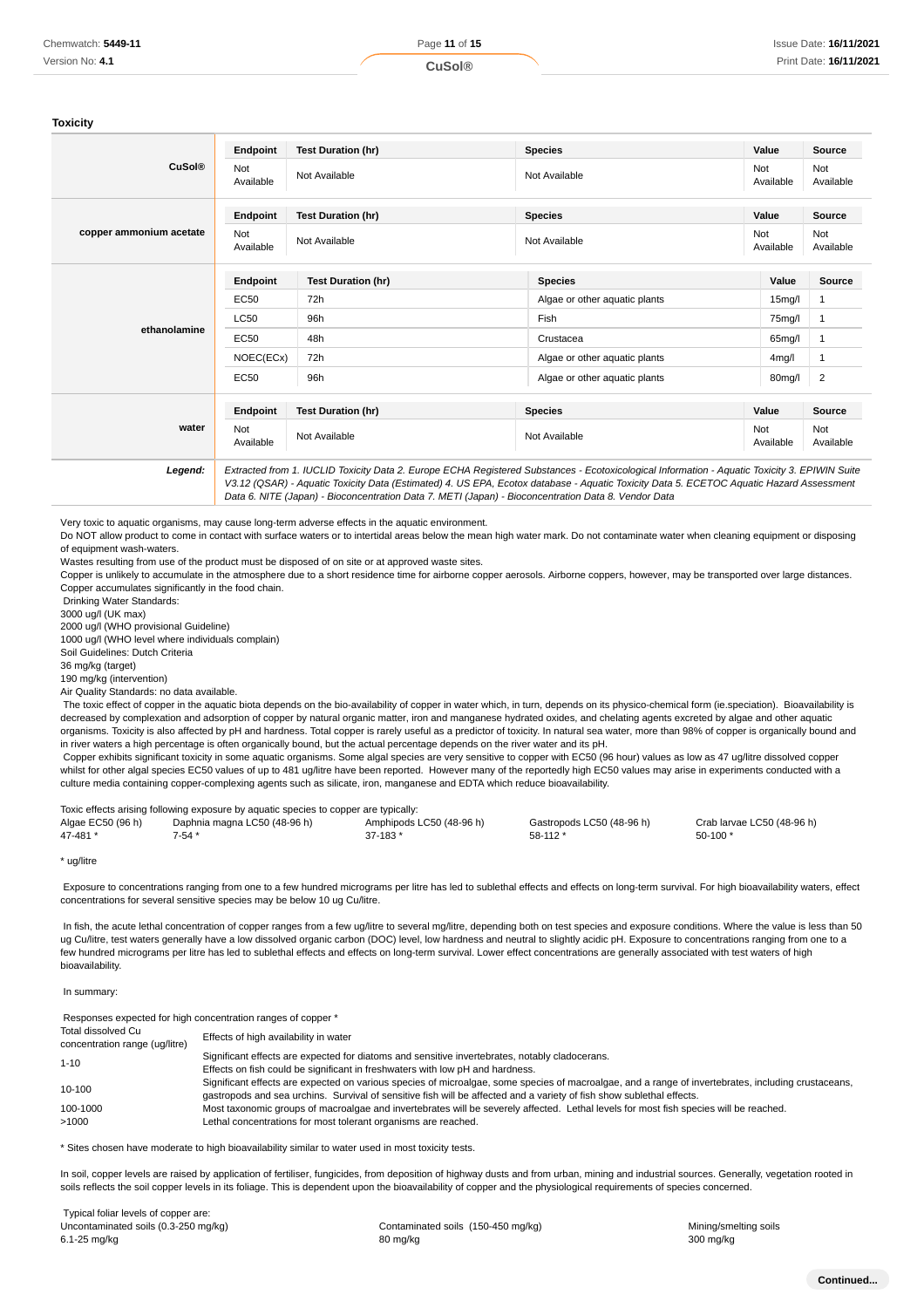| Chemwatch: 5449-11 | Page 12 of 15 | <b>Issue Date: 16/11/2021</b> |
|--------------------|---------------|-------------------------------|
| Version No: 4.1    | uSol®         | Print Date: 16/11/2021        |

Plants rarely show symptoms of toxicity or of adverse growth effects at normal soil concentrations of copper. Crops are often more sensitive to copper than the native flora, so protection levels for agricultural crops range from 25 mg Cu/kg to several hundred mg/kg, depending on country. Chronic and or acute effects on sensitive species occur at copper levels occurring in some soils as a result of human activities such as copper fertiliser addition, and addition of sludge.

When soil levels exceed 150 mg Cu/kg, native and agricultural species show chronic effects. Soils in the range 500-1000 mg Cu/kg act in a strongly selective fashion allowing the survival of only copper-tolerant species and strains. At 2000 Cu mg/kg most species cannot survive. By 3500 mg Cu/kg areas are largely devoid of vegetation cover. The organic content of the soil appears to be a key factor affecting the bioavailability of copper.

On normal forest soils, non-rooted plants such as mosses and lichens show higher copper concentrations. The fruiting bodies and mycorrhizal sheaths of soil fungi associated with higher plants in forests often accumulate copper to much higher levels than plants at the same site. International Programme on Chemical Safety (IPCS): Environmental Health Criteria 200

Prevent, by any means available, spillage from entering drains or water courses. **DO NOT** discharge into sewer or waterways.

#### **Persistence and degradability**

| Ingredient   | Persistence: Water/Soil | <b>Persistence: Air</b> |
|--------------|-------------------------|-------------------------|
| ethanolamine | LOW                     | LOW                     |
| water        | LOW                     | LOW                     |

#### **Bioaccumulative potential**

| Ingredient           | <b>Bioaccumulation</b>                                                                           |
|----------------------|--------------------------------------------------------------------------------------------------|
| polomine<br>∩th<br>. | $-1.31'$<br>$^{\prime}$ (1 $\alpha$ KOW -<br><b>LOW</b><br>ن -<br>$\sim$ $\sim$ $\sim$<br>$\sim$ |

# **Mobility in soil**

| Ingredient    | <b>Mobility</b>                   |
|---------------|-----------------------------------|
| ethanola<br>. | HIG<br>$\sim$ /1/ $\sim$<br>_____ |

## **SECTION 13 Disposal considerations**

| Waste treatment methods      |                                                                                                                                                                                                                                                                                                                                                                                                                                                                                                                                                                                                                                                                                                                                                                                                                                                                                                                                                                                                                                                                                                                                                                                                                                                                                                                                                                                                                                                                                                                           |
|------------------------------|---------------------------------------------------------------------------------------------------------------------------------------------------------------------------------------------------------------------------------------------------------------------------------------------------------------------------------------------------------------------------------------------------------------------------------------------------------------------------------------------------------------------------------------------------------------------------------------------------------------------------------------------------------------------------------------------------------------------------------------------------------------------------------------------------------------------------------------------------------------------------------------------------------------------------------------------------------------------------------------------------------------------------------------------------------------------------------------------------------------------------------------------------------------------------------------------------------------------------------------------------------------------------------------------------------------------------------------------------------------------------------------------------------------------------------------------------------------------------------------------------------------------------|
| Product / Packaging disposal | • Containers may still present a chemical hazard/ danger when empty.<br>Return to supplier for reuse/ recycling if possible.<br>Otherwise:<br>If container can not be cleaned sufficiently well to ensure that residuals do not remain or if the container cannot be used to store the same<br>product, then puncture containers, to prevent re-use, and bury at an authorised landfill.<br>▶ Where possible retain label warnings and SDS and observe all notices pertaining to the product.<br>DO NOT allow wash water from cleaning or process equipment to enter drains.<br>It may be necessary to collect all wash water for treatment before disposal.<br>In all cases disposal to sewer may be subject to local laws and regulations and these should be considered first.<br>• Where in doubt contact the responsible authority.<br>Recycle wherever possible.<br>▶ Consult manufacturer for recycling options or consult local or regional waste management authority for disposal if no suitable treatment or<br>disposal facility can be identified.<br>Treat and neutralise at an approved treatment plant.<br>▶ Treatment should involve: Neutralisation with suitable dilute acid followed by: burial in a land-fill specifically licensed to accept chemical and /<br>or pharmaceutical wastes or Incineration in a licensed apparatus (after admixture with suitable combustible material).<br>▶ Decontaminate empty containers. Observe all label safeguards until containers are cleaned and destroyed. |

Ensure that the hazardous substance is disposed in accordance with the Hazardous Substances (Disposal) Notice 2017

#### **Disposal Requirements**

Packages that have been in direct contact with the hazardous substance must be only disposed if the hazardous substance was appropriately removed and cleaned out from the package. The package must be disposed according to the manufacturer's directions taking into account the material it is made of. Packages which hazardous content have been appropriately treated and removed may be recycled.

The hazardous substance must only be disposed if it has been treated by a method that changed the characteristics or composition of the substance and it is no longer hazardous. Only dispose to the environment if a tolerable exposure limit has been set for the substance.

Only deposit the hazardous substance into or onto a landfill or sewage facility or incinerator, where the hazardous substance can be handled and treated appropriately.

# **SECTION 14 Transport information**

| <b>Labels Required</b>  |    |
|-------------------------|----|
|                         |    |
| <b>Marine Pollutant</b> |    |
| <b>HAZCHEM</b>          | 2X |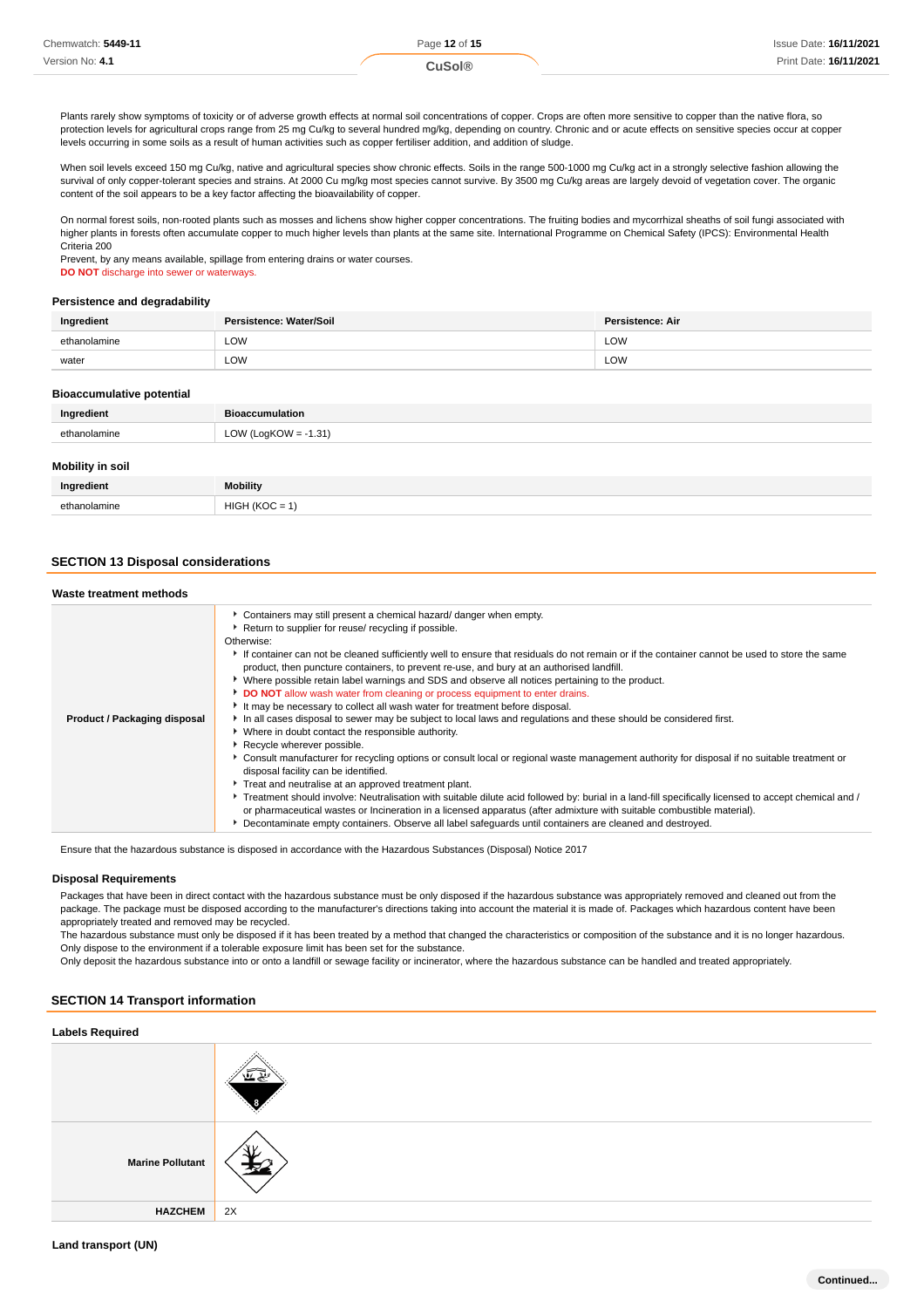| <b>UN number</b>             | 3267                                    |                                                                  |  |  |
|------------------------------|-----------------------------------------|------------------------------------------------------------------|--|--|
| UN proper shipping name      |                                         | CORROSIVE LIQUID, BASIC, ORGANIC, N.O.S. (contains ethanolamine) |  |  |
| Transport hazard class(es)   | Class<br>8<br>Subrisk<br>Not Applicable |                                                                  |  |  |
| Packing group                | $\mathbf{III}$                          |                                                                  |  |  |
| <b>Environmental hazard</b>  | Environmentally hazardous               |                                                                  |  |  |
| Special precautions for user | Special provisions<br>Limited quantity  | 223; 274<br>5L                                                   |  |  |

# **Air transport (ICAO-IATA / DGR)**

| UN number                    | 3267                                                                                                                                                                         |                                                                                                             |                                                               |  |
|------------------------------|------------------------------------------------------------------------------------------------------------------------------------------------------------------------------|-------------------------------------------------------------------------------------------------------------|---------------------------------------------------------------|--|
| UN proper shipping name      |                                                                                                                                                                              | Corrosive liquid, basic, organic, n.o.s. * (contains ethanolamine)                                          |                                                               |  |
| Transport hazard class(es)   | <b>ICAO/IATA Class</b><br>ICAO / IATA Subrisk<br><b>ERG Code</b>                                                                                                             | 8<br>Not Applicable<br>8L                                                                                   |                                                               |  |
| Packing group                | $\mathbf{III}$                                                                                                                                                               |                                                                                                             |                                                               |  |
| <b>Environmental hazard</b>  | Environmentally hazardous                                                                                                                                                    |                                                                                                             |                                                               |  |
| Special precautions for user | Special provisions<br>Cargo Only Packing Instructions<br>Cargo Only Maximum Qty / Pack<br>Passenger and Cargo Packing Instructions<br>Passenger and Cargo Maximum Qty / Pack | Passenger and Cargo Limited Quantity Packing Instructions<br>Passenger and Cargo Limited Maximum Qty / Pack | A3 A803<br>856<br>60 L<br>852<br>5L<br>Y841<br>1 <sub>L</sub> |  |

# **Sea transport (IMDG-Code / GGVSee)**

| UN number                    | 3267                                                                 |                                                                  |  |  |
|------------------------------|----------------------------------------------------------------------|------------------------------------------------------------------|--|--|
| UN proper shipping name      |                                                                      | CORROSIVE LIQUID, BASIC, ORGANIC, N.O.S. (contains ethanolamine) |  |  |
| Transport hazard class(es)   | <b>IMDG Class</b><br><b>IMDG Subrisk</b>                             | 8<br>Not Applicable                                              |  |  |
| Packing group                | Ш                                                                    |                                                                  |  |  |
| <b>Environmental hazard</b>  | <b>Marine Pollutant</b>                                              |                                                                  |  |  |
| Special precautions for user | <b>EMS Number</b><br>Special provisions<br><b>Limited Quantities</b> | $F-A$ , S-B<br>223 274<br>5L                                     |  |  |

# **Transport in bulk according to Annex II of MARPOL and the IBC code** Not Applicable

# **Transport in bulk in accordance with MARPOL Annex V and the IMSBC Code**

| <b>Product name</b>     | Group         |
|-------------------------|---------------|
| copper ammonium acetate | Not Available |
| ethanolamine            | Not Available |
| water                   | Not Available |

# **Transport in bulk in accordance with the ICG Code**

| <b>Product name</b>     | Ship Type     |
|-------------------------|---------------|
| copper ammonium acetate | Not Available |
| ethanolamine            | Not Available |
| water                   | Not Available |
|                         |               |

# **SECTION 15 Regulatory information**

# **Safety, health and environmental regulations / legislation specific for the substance or mixture**

This substance is to be managed using the conditions specified in an applicable Group Standard

| HSD<br>'Nıın<br>nher |                      |
|----------------------|----------------------|
| $\sim$<br>00606<br>. | Available<br>Nο<br>. |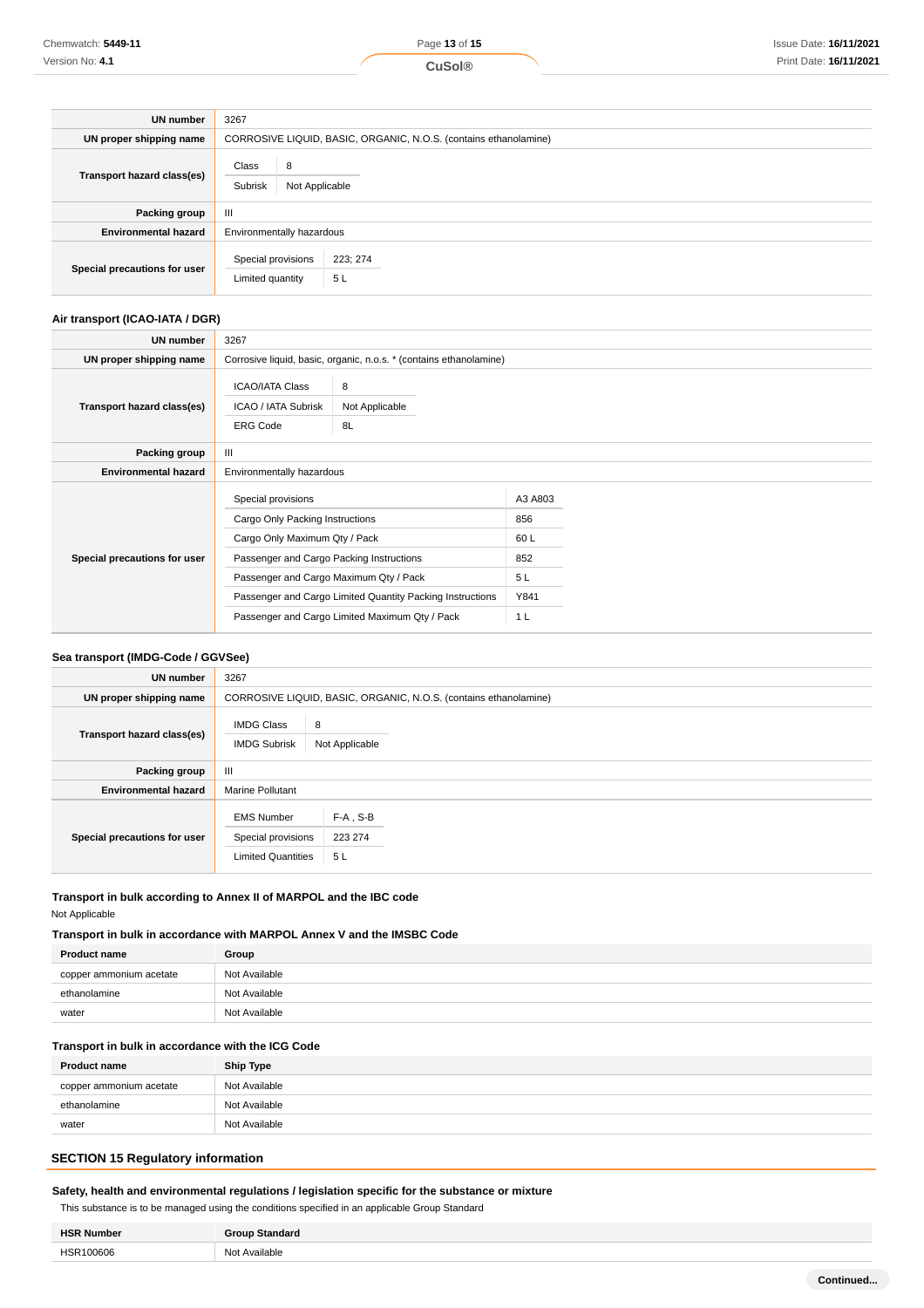Please refer to Section 8 of the SDS for any applicable tolerable exposure limit or Section 12 for environmental exposure limit.

| copper ammonium acetate is found on the following regulatory lists                                                   |                                                |
|----------------------------------------------------------------------------------------------------------------------|------------------------------------------------|
| Not Applicable                                                                                                       |                                                |
| ethanolamine is found on the following regulatory lists                                                              |                                                |
| New Zealand Approved Hazardous Substances with controls                                                              | New Zealand Inventory of Chemicals (NZIoC)     |
| New Zealand Hazardous Substances and New Organisms (HSNO) Act - Classification<br>of Chemicals                       | New Zealand Workplace Exposure Standards (WES) |
| New Zealand Hazardous Substances and New Organisms (HSNO) Act - Classification<br>of Chemicals - Classification Data |                                                |
| water is found on the following regulatory lists                                                                     |                                                |
| _.                                                                                                                   |                                                |

New Zealand Inventory of Chemicals (NZIoC)

# **Hazardous Substance Location**

Subject to the Health and Safety at Work (Hazardous Substances) Regulations 2017.

| <b>Hazard Class</b> | Quantities     |
|---------------------|----------------|
| Not Applicable      | Not Applicable |

#### **Certified Handler**

Subject to Part 4 of the Health and Safety at Work (Hazardous Substances) Regulations 2017.

| <b>Class of substance</b> | Quantities     |
|---------------------------|----------------|
| Not Applicable            | Not Applicable |
|                           |                |

Refer Group Standards for further information

# **Maximum quantities of certain hazardous substances permitted on passenger service vehicles**

Subject to Regulation 13.14 of the Health and Safety at Work (Hazardous Substances) Regulations 2017.

| <b>Hazard Class</b> | Gas (aggregate water capacity in mL) | Liquid (L) | Solid (kg) | Maximum quantity per package for each classification |
|---------------------|--------------------------------------|------------|------------|------------------------------------------------------|
| 6.5A or 6.5B        | 120                                  |            |            |                                                      |
| 8.2C                | 120                                  |            |            |                                                      |

# **Tracking Requirements**

Not Applicable

# **National Inventory Status**

| <b>National Inventory</b>                          | <b>Status</b>                                                                                                                                                                                     |
|----------------------------------------------------|---------------------------------------------------------------------------------------------------------------------------------------------------------------------------------------------------|
| Australia - AIIC / Australia<br>Non-Industrial Use | No (copper ammonium acetate)                                                                                                                                                                      |
| Canada - DSL                                       | No (copper ammonium acetate)                                                                                                                                                                      |
| Canada - NDSL                                      | No (ethanolamine; water)                                                                                                                                                                          |
| China - IECSC                                      | No (copper ammonium acetate)                                                                                                                                                                      |
| Europe - EINEC / ELINCS / NLP                      | Yes                                                                                                                                                                                               |
| Japan - ENCS                                       | No (copper ammonium acetate)                                                                                                                                                                      |
| Korea - KECI                                       | No (copper ammonium acetate)                                                                                                                                                                      |
| New Zealand - NZIoC                                | No (copper ammonium acetate)                                                                                                                                                                      |
| Philippines - PICCS                                | No (copper ammonium acetate)                                                                                                                                                                      |
| USA - TSCA                                         | Yes                                                                                                                                                                                               |
| Taiwan - TCSI                                      | No (copper ammonium acetate)                                                                                                                                                                      |
| Mexico - INSQ                                      | No (copper ammonium acetate)                                                                                                                                                                      |
| Vietnam - NCI                                      | No (copper ammonium acetate)                                                                                                                                                                      |
| Russia - FBEPH                                     | No (copper ammonium acetate)                                                                                                                                                                      |
| Legend:                                            | Yes = All CAS declared ingredients are on the inventory<br>No = One or more of the CAS listed ingredients are not on the inventory. These ingredients may be exempt or will require registration. |

# **SECTION 16 Other information**

# **SDS Version Summary**

| Version       | Date of<br><b>Update</b> | <b>Sections Updated</b> |
|---------------|--------------------------|-------------------------|
| $\mathcal{D}$ | 1202                     | $\cdots$                |
| $\sim$        | ,,,,,,,                  | 2000                    |
|               |                          | sification              |